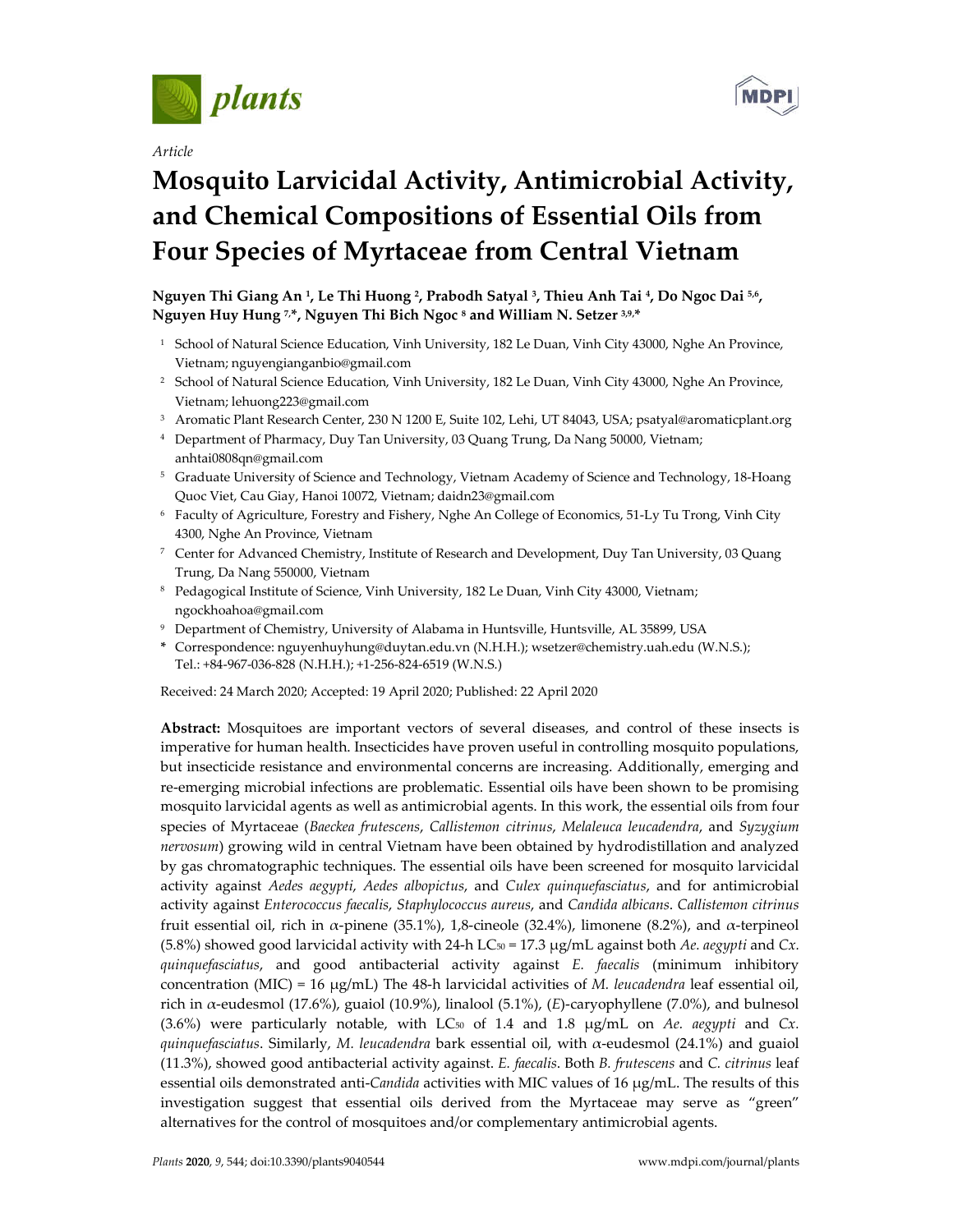**Keywords:** *Baeckea frutescens*; *Callistemon citrinus*; *Melaleuca leucadendra*; *Syzygium nervosum*

## **1. Introduction**

Mosquitoes are important vectors of diseases and kill more humans than any other animal. *Aedes aegypti* (L.) and *Ae. albopictus* (Skuse) (Diptera: Culicidae) are vectors of the yellow fever, dengue, Zika, and chikungunya viruses [1–3]; *Culex quinquefasciatus* (Say) is the primary vector of the Saint Louis encephalitis and West Nile viruses, as well as the filarial nematode *Wuchereria bancrofti*, and may also be a vector of the Zika virus [4].

Microbial infections continue to be a problem, for humans [5], as well as for livestock and other agriculture settings [6–8]. Compounding this problem are newly emerging pathogenic microorganisms, in addition to re-emerging multidrug-resistant pathogens [9,10].

The Myrtaceae is comprised of 131 genera and around 5500 species, all of which are woody trees or shrubs and contain essential oils [11]. Several members of the family are commercially important for their medicinal essential oils, such as clove (*Syzygium aromaticum* (L.) Merr. & L.M. Perry), tea tree (*Melaleuca alternifolia* Cheel), allspice (*Pimenta dioica* (L.) Merr.), and *Eucalyptus*. In this work, we present the essential oil compositions of four species of Myrtaceae growing wild in central Vietnam, their larvicidal activities against *Ae. aegypti*, *Ae. albopictus*, and *Cx. quinquefasciatus*, and their antimicrobial activities against *Enterococcus faecalis*, *Staphylococcus aureus*, and *Candida albicans*.

*Baeckea frutescens* L. (syn. *Baeckea chinensis* Gaertn., *Baeckea cochinchinensis* Blume, *Baeckea sumatrana* Blume) is a shrub or small tree that ranges throughout southeastern China (including the provinces of Fujian, Guangdong, Guangxi, Hainan, Jaingxi, and Zhejiang), Burma, Cambodia, India, the Philippines, Thailand, and Vietnam [12].

*Callistemon citrinus* (Curtis) Skeels (syn. *Melaleuca citrina* (Curtis) Dum. Cours., *Callistemon lanceolatus* DC., *Callistemon lanceolatus* Sweet, *Metrosideros citrinus* Curtis, *Metrosideros lanceolata* Sm.) is a shrub or small tree, native to Australia, but has been introduced to tropical and subtropical regions worldwide [13].

*Melaleuca leucadendra* (L.) L. (syn. *Melaleuca viridiflora* C.F. Gaertn., *Myrtus leucadendra* L.) is a tree growing as large as 40 m in height, native to tropical Australia (Queensland, Northern Territory, and Western Australia, New Guinea, and islands of eastern Indonesia [14]. The tree has been introduced to other tropical areas [12], including Vietnam, where it is grown for use as poles and construction materials [14].

*Syzygium nervosum* DC. (syn. *Cleistocalyx operculatus* (Roxb.) Merr. & L.M.Perry, *Eugenia operculata* Roxb.) is a medium-sized tree native to the Asian tropics, from southern China (Guangdong, Guangxi, Hainan, Xizang Zizhiqu, and Yunnan provinces), India, Burma, Sri Lanka, Thailand, and Vietnam [12], and south into eastern Australia [15].

Photographs of the plants presented in this work are shown in Figure 1.

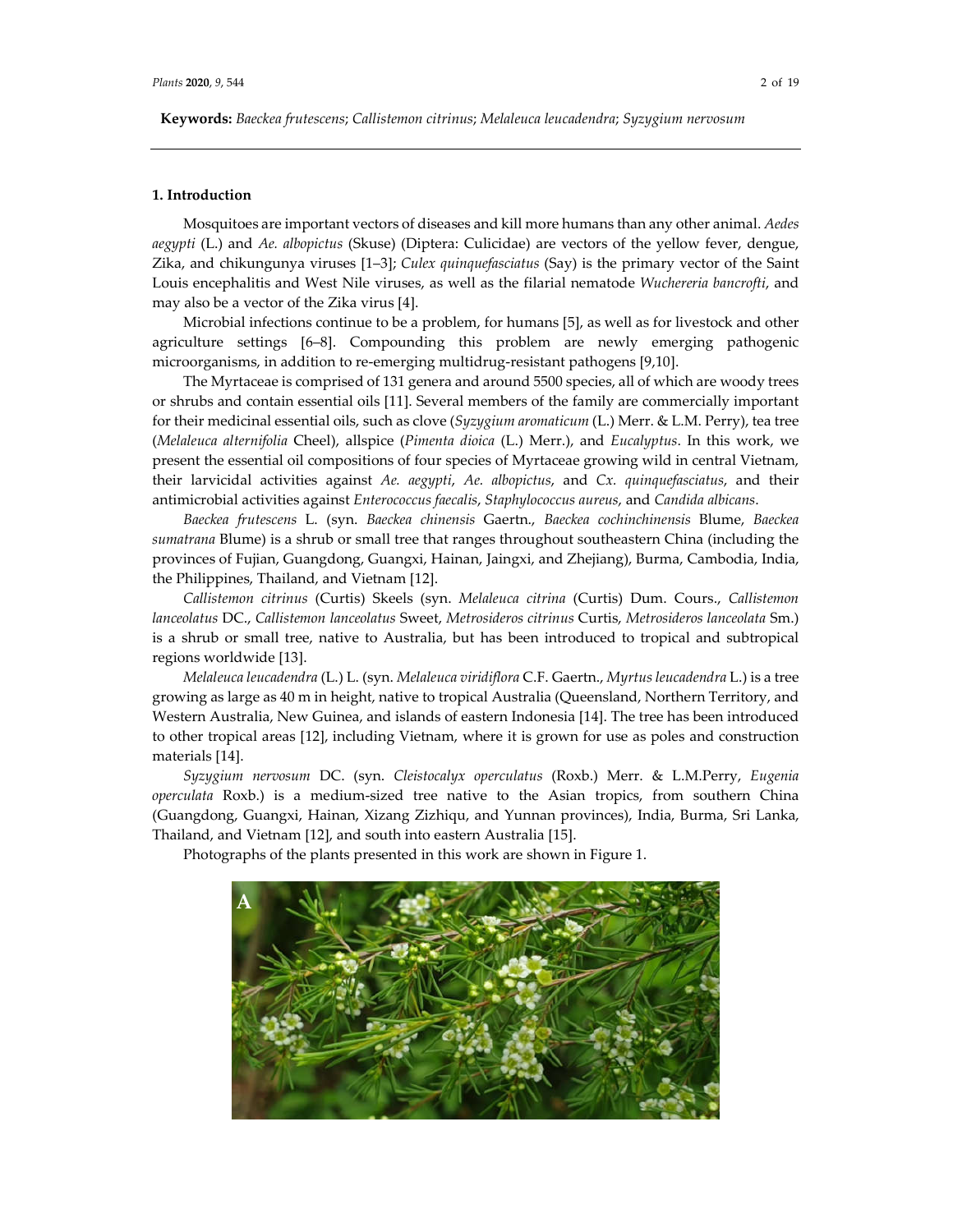

**Figure 1.** Photographs of the plants examined in this work. **A:** *Baeckea frutescens*, **B:** *Callistemon citrinus*, **C:** *Syzygium nervosum*, **D:** *Melaleuca leucadendra*.

## **2. Results and Discussion**

# *2.1. Chemical Compositions*

The essential oil from the fresh leaves of *Baeckea frutescens* was obtained in a yield of 2.23%. The leaf essential oil composition of *B. frutescens* is presented in Table 1. A total of 88 compounds were identified accounting for 100% of the essential oil composition, with monoterpene hydrocarbons (55.6%) predominating. The major components were α-pinene (11.1%), β-pinene (19.0%), *p*-cymene (8.9%), 1,8-cineole (10.1%), γ-terpinene (11.7%), (*E*)-caryophyllene (7.1%), and α-humulene (9.9%). Leaf essential oil compositions have previously been reported from Vietnam [16–18], China [19], and from Malaysia [20]. The compositions of these essential oils have shown remarkable chemical variation. Nevertheless, the composition of *B. frutescens* in this present study is very similar to that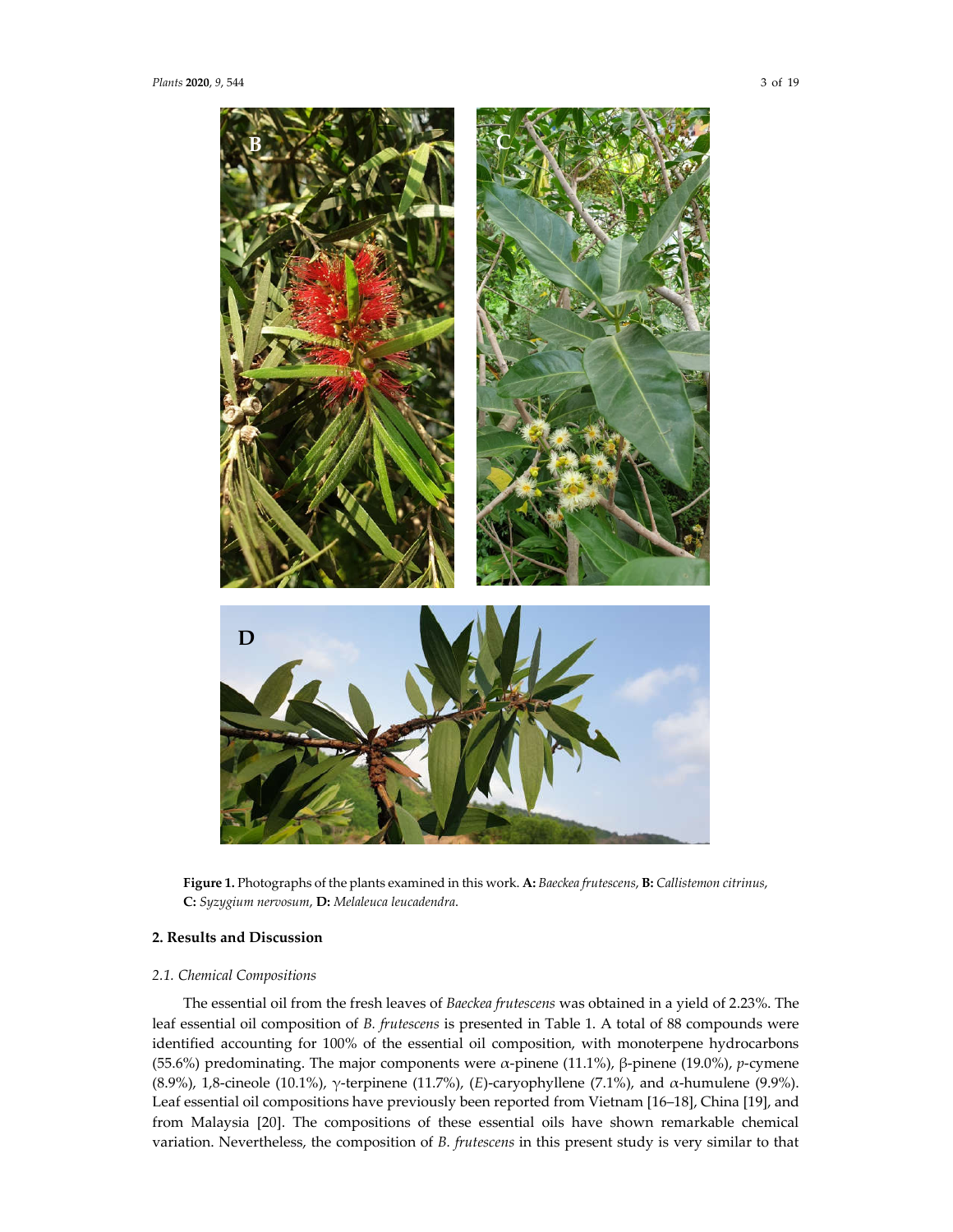found in a sample collected from Đồng Hới, Quảng Bình Province [16], and sample 2 (from Sóc Sơn District, Hanoi) reported by Tam and co-workers [17].

| RI(calc) | $RI$ (db) | Compounds                        | $\mathbf{0}_{\mathbf{0}}^{\prime}$ | RI(calc) | $RI$ (db) | Compounds                                  | $\mathbf{0}_{\mathbf{0}}^{\prime}$ |
|----------|-----------|----------------------------------|------------------------------------|----------|-----------|--------------------------------------------|------------------------------------|
| 922      | 927       | $\alpha$ -Thujene                | 1.8                                | 1370     | 1375      | $\alpha$ -Copaene                          | 0.2                                |
| 930      | 933       | $\alpha$ -Pinene                 | 11.1                               | 1398     | 1405      | (Z)-Caryophyllene                          | tr                                 |
| 943      | 948       | $\alpha$ -Fenchene               | tr                                 | 1401     | 1406      | $\alpha$ -Gurjunene                        | tr                                 |
| 945      | 953       | Camphene                         | 0.1                                | 1415     | 1417      | $(E)$ -Caryophyllene                       | 7.1                                |
| 968      | 972       | Sabinene                         | tr                                 | 1433     | 1438      | Aromadendrene                              | 0.1                                |
| 975      | 978       | $\beta$ -Pinene                  | 19.0                               | 1452     | 1454      | $\alpha$ -Humulene                         | 9.9                                |
| 984      | 991       | Myrcene                          | 0.3                                | 1455     | 1457      | allo-Aromadendrene                         | 0.1                                |
| 1000     | 1004      | $p$ -Mentha-1(7),8-diene         | tr                                 | 1466     | 1472      | trans-Cadina-1(6),4-diene                  | 0.1                                |
| 1003     | 1007      | $\alpha$ -Phellandrene           | 0.1                                | 1469     | 1478      | $\gamma$ -Muurolene                        | tr                                 |
| 1005     | 1009      | δ-3-Carene                       | tr                                 | 1483     | 1487      | $\beta$ -Selinene                          | 0.1                                |
| 1013     | 1018      | $\alpha$ -Terpinene              | 0.3                                | 1485     | 1490      | $\gamma$ -Amorphene                        | tr                                 |
| 1021     | 1025      | $p$ -Cymene                      | 8.9                                | 1490     | 1501      | $\alpha$ -Selinene                         | 0.1                                |
| 1025     | 1030      | Limonene                         | 1.7                                | 1492     | 1497      | $\alpha$ -Muurolene                        | 0.1                                |
| 1029     | 1030      | 1,8-Cineole                      | 10.1                               | 1500     | 1507      | Geranyl isobutyrate                        | 0.1                                |
| 1030     | 1034      | $(Z)$ - $\beta$ -Ocimene         | tr                                 | 1506     | 1512      | $\gamma$ -Cadinene                         | 0.2                                |
| 1041     | 1045      | $(E)$ -β-Ocimene                 | tr                                 | 1509     | 1519      | Cubebol                                    | tr                                 |
| 1055     | 1057      | $\gamma$ -Terpinene              | 11.7                               | 1512     | 1518      | δ-Cadinene                                 | 0.9                                |
| 1065     | 1069      | cis-Linalool oxide (furanoid)    | tr                                 | 1515     | 1519      | trans-Calamenene                           | 0.1                                |
| 1081     | 1086      | Terpinolene                      | 0.7                                | 1516     | 1521      | Zonarene                                   | 0.1                                |
| 1085     | 1093      | $p$ -Cymenene                    | tr                                 | 1526     | 1536      | trans-Cadine-1,4-diene                     | 0.1                                |
| 1096     | 1101      | Linalool                         | 4.4                                | 1530     | 1538      | $\alpha$ -Cadinene                         | tr                                 |
| 1098     | 1104      | Hotrienol                        | tr                                 | 1534     | 1544      | $\alpha$ -Calacorene                       | tr                                 |
| 1114     | 1119      | endo-Fenchol                     | 0.1                                | 1541     | 1549      | $\alpha$ -Elemol                           | tr                                 |
| 1133     | 1139      | Nopinone                         | tr                                 | 1545     | 1551      | (Z)-Caryphyllene oxide                     | 0.1                                |
| 1136     | 1141      | trans-Pinocarveol                | tr                                 | 1554     | 1562      | $(E)$ -Nerolidol                           | 0.5                                |
| 1150     | 1156      | Camphene hydrate                 | tr                                 | 1570     | 1576      | Spathulenol                                | tr                                 |
| 1165     | 1170      | δ-Terpineol                      | 0.1                                | 1576     | 1587      | Caryophyllene oxide                        | 2.0                                |
| 1167     | 1170      | Borneol                          | 0.1                                | 1579     | 1590      | Globulol                                   | 0.1                                |
| 1169     | 1171      | cis-Linalool oxide (pyranoid)    | tr                                 | 1592     | 1592      | Humulene epoxide I                         | 0.3                                |
| 1173     | 1179      | 2-Isopropenyl-5-methyl-4-hexenal | 0.1                                | 1598     | 1605      | Ledol                                      | 0.1                                |
| 1176     | 1180      | Terpinen-4-ol                    | 0.7                                | 1604     | 1613      | Humulene epoxide II                        | 2.4                                |
| 1178     | 1188      | Naphthalene                      | tr                                 | 1619     | 1624      | Muurola-4,10(14)-dien-1 $\beta$ -ol        | tr                                 |
| 1181     | 1186      | $p$ -Cymen-8-ol                  | tr                                 | 1621     | 1628      | 1-epi-Cubenol                              | 0.3                                |
| 1190     | 1195      | $\alpha$ -Terpineol              | 1.7                                | 1625     | 1611      | Germacra-1(10),5-dien-4 $\alpha$ -ol       | 0.3                                |
| 1198     | 1203      | $p$ -Cumenol                     | tr                                 | 1626     | 1632      | Humulenol II                               | 0.3                                |
| 1219     | 1229      | Nerol                            | tr                                 | 1630     | 1636      | Caryophylla-4(12),8(13)-dien-5 $\beta$ -ol | 0.1                                |
| 1234     | 1240      | Ascaridole                       | tr                                 | 1634     | 1643      | τ-Cadinol                                  | 0.2                                |
| 1244     | 1244      | Geraniol                         | 0.1                                | 1636     | 1645      | τ-Muurolol                                 | 0.1                                |
| 1261     | 1268      | Geranial                         | tr                                 | 1639     | 1651      | $\alpha$ -Muurolol (= $\delta$ -Cadinol)   | 0.1                                |
| 1268     | 1275      | trans-Ascaridol glycol           | tr                                 | 1648     | 1652      | $\alpha$ -Eudesmol                         | 0.5                                |
| 1274     | 1284      | $p$ -Cymen-7-ol                  | tr                                 | 1841     | 1837      | Homoisobaeckeol                            | 0.5                                |
| 1284     | 1289      | Thymol                           | tr                                 |          |           | Monoterpene hydrocarbons                   | 55.6                               |
| 1291     | 1399      | Carvacrol                        | tr                                 |          |           | Oxygenated monoterpenoids                  | 17.5                               |
| 1298     | 1306      | Isoascaridole                    | tr                                 |          |           | Sesquiterpene hydrocarbons                 | 19.1                               |
| 1314     | 1320      | Methyl geranate                  | 0.1                                |          |           | Oxygenated sesquiterpenoids                | 7.3                                |
| 1341     | 1349      | $\alpha$ -Cubebene               | tr                                 |          |           | Benzenoid aromatics                        | 0.5                                |
| 1344     | 1357      | Eugenol                          | tr                                 |          |           | Others                                     | tr                                 |
|          |           |                                  |                                    |          |           | Total identified                           | 100.0                              |

**Table 1.** Chemical composition of *Baeckea frutescens* leaf essential oil from central Vietnam.

RI(calc): Retention indices determined with respect to a homologous series of *n*-alkanes on a ZB-5ms column. RI(db): Retention indices obtained from the databases [21–23]. tr: trace (< 0.05%).

The leaf and fruit essential oils of *Callistemon citrinus* were obtained in yields of 0.62% and 0.34%, respectively. A total of 53 compounds were identified in the leaf essential oil of *C. citrinus*, and 63 compounds were identified in the fruit essential oil, accounting for 99.6% and 99.4% of the compositions, respectively. Monoterpene hydrocarbons (27.6% and 53.8%) and oxygenated monoterpenoids (69.9% and 41.3%) dominated the leaf and fruit oils, respectively. The major components in *C. citrinus* leaf and fruit essential oils were α-pinene (18.1% and 35.1%, respectively),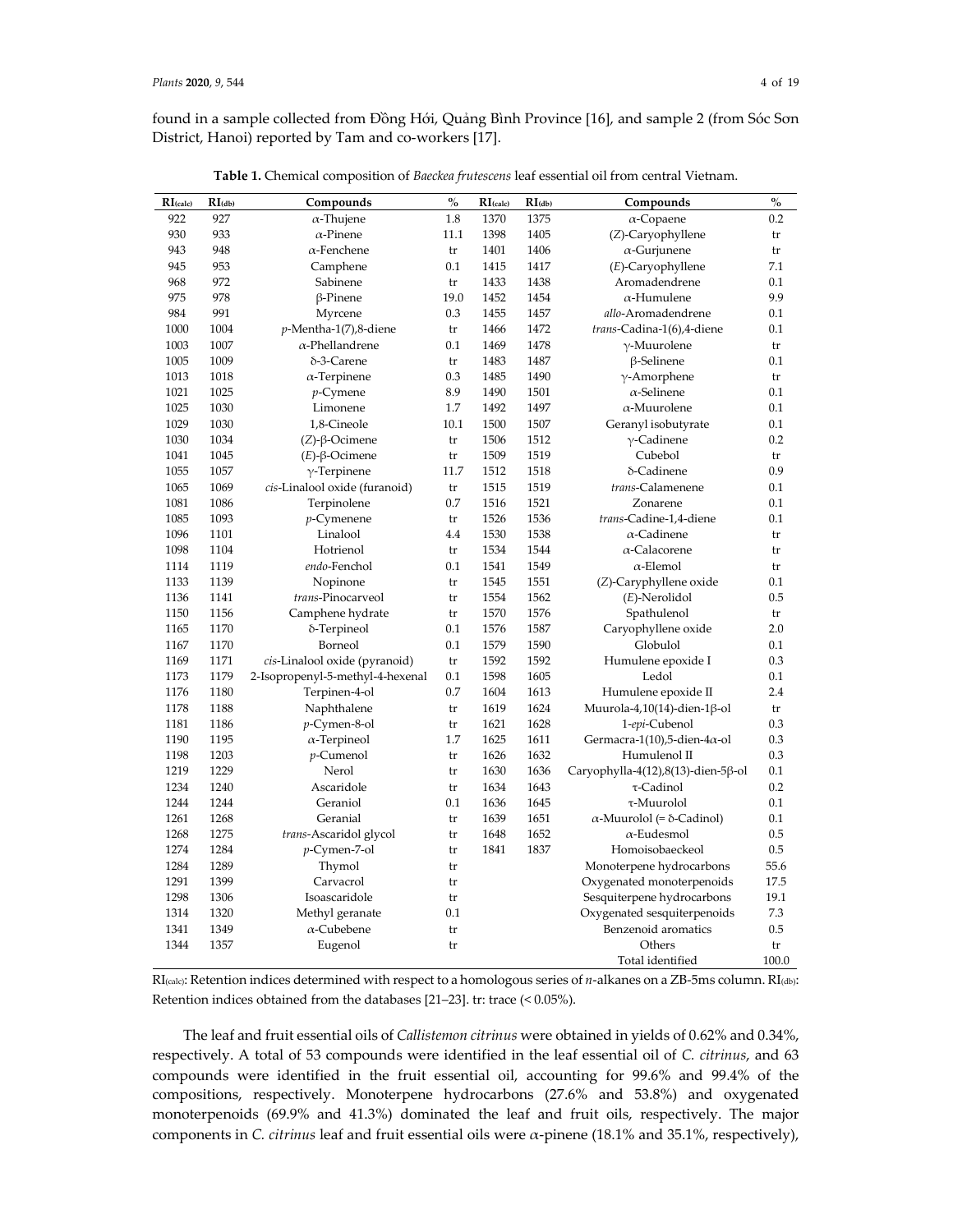limonene (5.4% and 8.2%), 1,8-cineole (56.3% and 32.4%), and α-terpineol (11.2% and 5.8%) (Table 2). There have been several previous examinations of the composition of *C. citrinus* leaf essential oil from various geographical locations [24–34]. An agglomerative hierarchical cluster analysis based on the compositions of the leaf essential oils (Figure 2) reveals three well-defined clusters: (#1) 1,8-cineole >>  $\alpha$ -pinene >  $\alpha$ -terpineol, (#2) 1,8-cineole >  $\alpha$ -terpineol >> eugenol, and (#3)  $\alpha$ -pinene > 1,8-cineole >  $\alpha$ terpineol. The *C. citrinus* leaf essential oil from Vietnam (this study) falls into cluster #1.

**Table 2.** Chemical compositions of the leaf and fruit essential oils of *Callistemon citrinus* from central Vietnam.

|             |           |                                    |                          | % Composition |
|-------------|-----------|------------------------------------|--------------------------|---------------|
| $RI$ (calc) | $RI$ (db) | Compound                           | Leaf                     | Fruit         |
| 793         | 791       | 2,4-Dimethyl-3-pentanone           | 0.3                      | tr            |
| 912         | 913       | Isobutyl isobutyrate               | 0.2                      | 0.3           |
| 924         | 927       | $\alpha$ -Thujene                  | 0.3                      | 0.8           |
| 932         | 933       | $\alpha$ -Pinene                   | 18.1                     | 35.1          |
| 946         | 948       | $\alpha$ -Fenchene                 | tr                       | tr            |
| 948         | 953       | Camphene                           | 0.1                      | 0.1           |
| 971         | 972       | Sabinene                           | tr                       | tr            |
| 976         | 978       | $\beta$ -Pinene                    | 0.6                      | 0.7           |
| 987         | 989       | Myrcene                            | 0.1                      | 0.5           |
| 999         | 1000      | δ-2-Carene                         | tr                       | 0.1           |
| 1004        | 1004      | p-Mentha-1(7),8-diene              | 0.1                      | 0.1           |
| 1006        | 1007      | $\alpha$ -Phellandrene             | 0.4                      | 1.6           |
| 1008        | 1009      | δ-3-Carene                         | 0.1                      | 0.1           |
|             |           |                                    | 0.2                      | 0.3           |
| 1011        | 1014      | Isoamyl isobutyrate                | $\overline{a}$           | 0.2           |
| 1014        | 1018      | $\alpha$ -Terpinene                |                          |               |
| 1014        | 1015      | 2-Methylbutyl isobutyrate          | tr                       | 0.1           |
| 1021        | 1022      | Ethyl 3-methylbut-3-enyl carbonate | 0.1                      | 0.1           |
| 1024        | 1025      | $p$ -Cymene                        | 2.2                      | 4.6           |
| 1029        | 1030      | Limonene                           | 5.4                      | 8.2           |
| 1030        | 1032      | 1,8-cineole                        | 56.3                     | 32.4          |
| 1032        | 1034      | $(Z)$ - $\beta$ -Ocimene           | $---$                    | 0.1           |
| 1044        | 1046      | $(E)$ -β-Ocimene                   | tr                       | 0.2           |
| 1051        | 1050      | Prenyl isobutyrate                 | tr                       | 0.1           |
| 1057        | 1057      | $\gamma$ -Terpinene                | 0.3                      | 1.0           |
| 1084        | 1087      | Terpinolene                        | 0.1                      | 0.6           |
| 1088        | 1093      | $p$ -Cymenene                      | $\overline{a}$           | 0.1           |
| 1099        | 1101      | Linalool                           | 0.5                      | 1.4           |
| 1119        | 1119      | endo-Fenchol                       | 0.1                      | 0.1           |
| 1140        | 1141      | trans-Pinocarveol                  | 0.3                      | tr            |
| 1155        | 1156      | Camphene hydrate                   | tr                       | tr            |
| 1163        | 1164      | Pinocarvone                        | tr                       | $---$         |
| 1170        | 1170      | δ-Terpineol                        | 0.2                      | 0.1           |
| 1170        | 1165      | iso-Borneol                        | $\overline{\phantom{a}}$ | 0.1           |
| 1173        | 1173      | Borneol                            | 0.1                      | 0.1           |
| 1179        | 1179      | 2-Isopropenyl-5-methyl-4-hexenal   | 0.1                      | tr            |
| 1180        | 1180      | Terpinen-4-ol                      | 0.5                      | 0.6           |
| 1185        | 1188      | Naphthalene                        | 0.1                      | $---$         |
| 1186        | 1189      | $p$ -Cymen-8-ol                    | $\overline{\phantom{a}}$ | tr            |
| 1188        | 1187      | trans-p-Mentha-1(7),8-dien-2-ol    | 0.1                      | ---           |
| 1194        | 1195      | $\alpha$ -Terpineol                | 11.2                     | 5.8           |
| 1202        | 1202      | cis-Sabinol                        | $---$                    | 0.1           |
| 1219        | 1223      | trans-Carveol                      | 0.1                      | tr            |
| 1230        | 1230      | cis-p-Mentha-1(7),8-dien-2-ol      | tr                       | $---$         |
| 1249        | 1249      | Geraniol                           | 0.5                      | 0.6           |
| 1298        | 1300      | Carvacrol                          | tr                       | 0.1           |
| 1351        | 1356      | Eugenol                            | 0.1                      | 0.1           |
| 1385        | 1390      | $\beta$ -Elemene                   | $\overline{a}$           | 0.1           |
| 1392        | 1395      | Phenylethyl isobutyrate            | tr                       | tr            |
| 1417        | 1417      | (E)-Caryophyllene                  | 0.1                      | 0.2           |
| 1436        | 1438      | Aromadendrene                      | $0.1\,$                  | $0.2\,$       |
| 1452        | 1454      | $\alpha$ -Humulene                 | $\overline{a}$           | 0.1           |
| 1458        | 1458      | allo-Aromadendrene                 | 0.1                      | 0.1           |
|             |           |                                    |                          |               |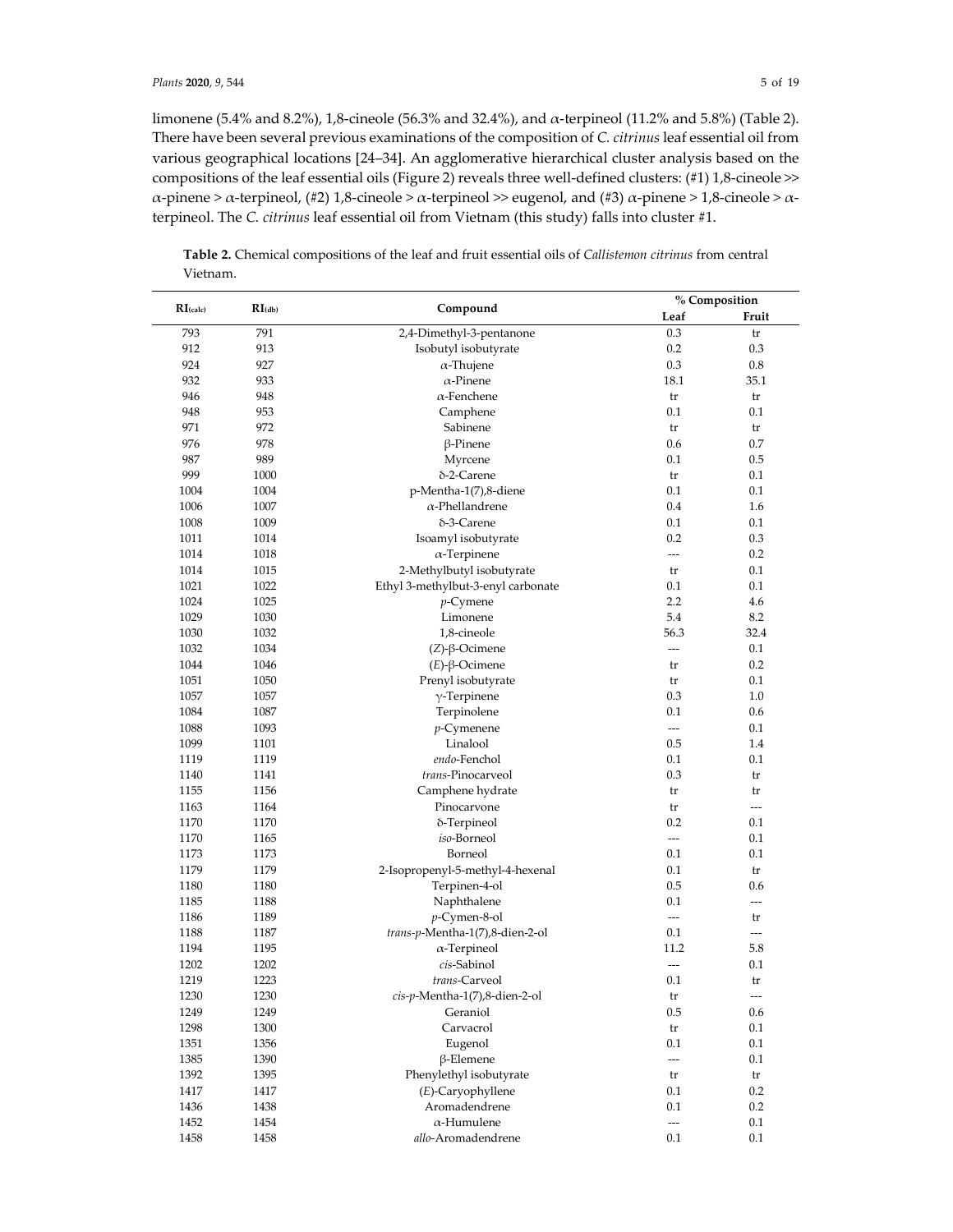| 1477 | 1480 | Germacrene D                  |       | tr    |
|------|------|-------------------------------|-------|-------|
| 1487 | 1491 | Viridiflorene                 |       | 0.1   |
| 1500 | 1503 | $(E,E)$ - $\alpha$ -Farnesene | ---   | 0.1   |
| 1505 | 1507 | Geranyl isobutyrate           | 0.1   | $---$ |
| 1505 | 1508 | β-Bisabolene                  | $---$ | 0.1   |
| 1514 | 1518 | δ-Cadinene                    | ---   | tr    |
| 1535 | 1539 | Flavesone                     | 0.3   | 0.3   |
| 1557 | 1561 | $(E)$ -Nerolidol              | $---$ | 0.1   |
| 1575 | 1578 | Spathulenol                   | 0.4   | 1.3   |
| 1580 | 1577 | Caryophyllene oxide           | tr    | 0.1   |
| 1584 | 1590 | Globulol                      | 0.1   | 0.2   |
| 1593 | 1594 | Viridiflorol                  | 0.1   | 0.1   |
| 1595 | 1599 | Cubeban-11-ol                 | tr    | 0.1   |
| 1609 | 1614 | iso-Leptospermone             | tr    | 0.1   |
| 1619 | 1626 | Leptospermone                 | tr    | 0.2   |
| 1629 | 1629 | iso-Spathulenol               | ---   | 0.2   |
|      |      | Monoterpene hydrocarbons      | 27.6  | 53.8  |
|      |      | Oxygenated monoterpenoids     | 69.9  | 41.3  |
|      |      | Sesquiterpene hydrocarbons    | 0.2   | 0.8   |
|      |      | Oxygenated sesquiterpenoids   | 0.5   | 2.0   |
|      |      | Others                        | 1.4   | 1.4   |
|      |      | Total identified              | 99.6  | 99.4  |





**Figure 2.** Dendrogram obtained from the agglomerative hierarchical cluster analysis of *Callistemon citrinus* leaf essential oil compositions.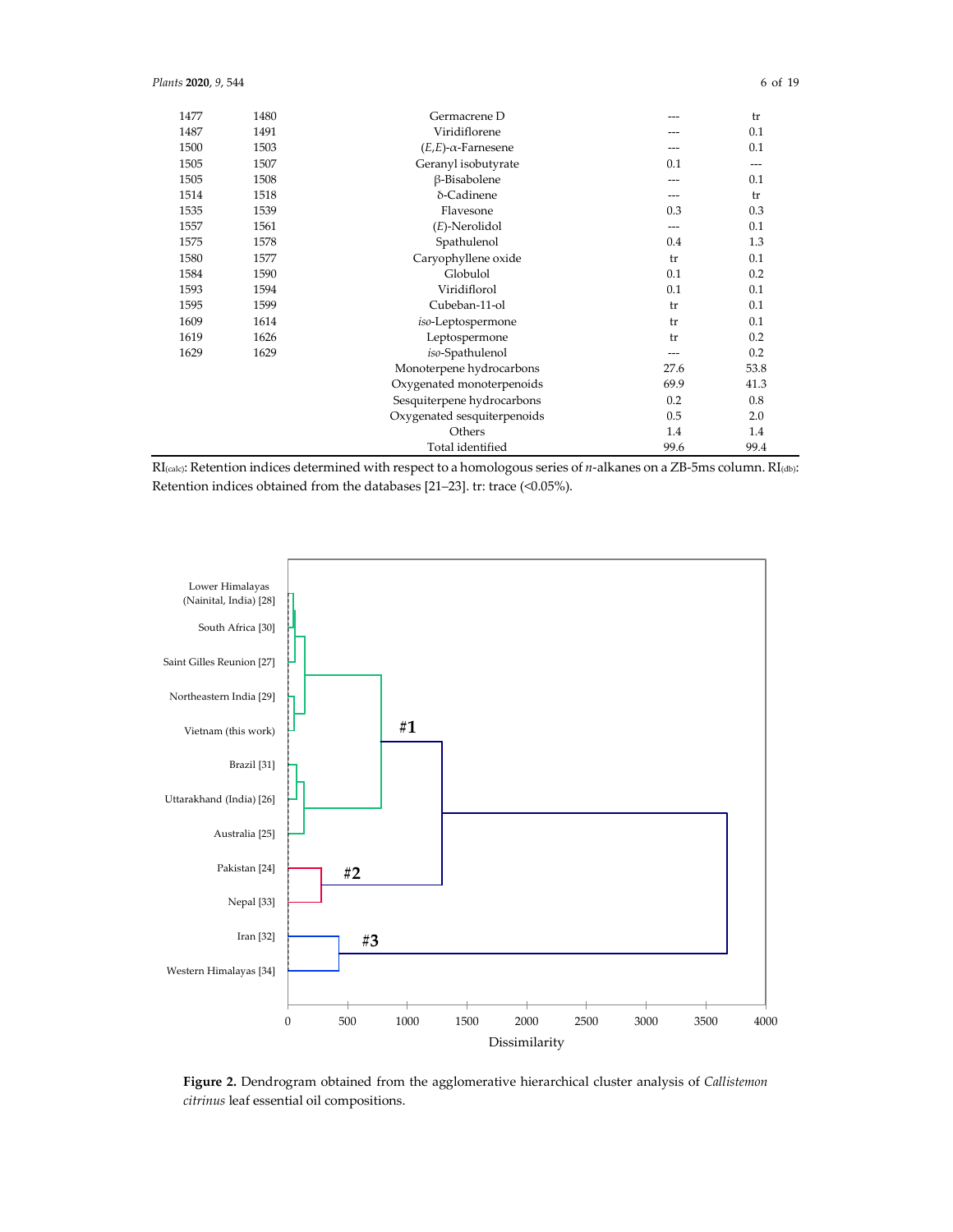Essential oils were obtained from six different tissues of *Melaleuca leucadendra*, young leaves, old leaves, stem bark, fruits, and branch tips, in yields of around 1%. A total of 104 compounds were identified in the *M. leucadendra* essential oils. Sesquiterpene hydrocarbons (18.8%–31.0%) and oxygenated sesquiterpenoids (35.6%–69.5%) were the dominant chemical classes. The essential oil compositions are compiled in Table 3.

|             |           |                                  |                          |                          | % Composition            |                          |                          |
|-------------|-----------|----------------------------------|--------------------------|--------------------------|--------------------------|--------------------------|--------------------------|
| $RI$ (calc) | $RI$ (db) | Compound                         | <b>Young Leaf</b>        | Old Leaf                 | <b>Stem Bark</b>         | Fruit                    | <b>Branch Tips</b>       |
| 923         | 927       | $\alpha$ -Thujene                | 0.8                      | 0.4                      | 0.1                      | tr                       | 1.2                      |
| 931         | 933       | $\alpha$ -Pinene                 | 0.7                      | 0.6                      | 0.8                      | 0.2                      | 1.4                      |
| 947         | 953       | Camphene                         | $---$                    | tr                       | tr                       | tr                       | $\overline{\phantom{a}}$ |
| 960         | 960       | Benzaldehyde                     | 0.1                      | 0.1                      | $\overline{\phantom{a}}$ | $\overline{a}$           | tr                       |
| 975         | 978       | β-Pinene                         | 0.1                      | 0.2                      | 0.3                      | 0.1                      | $0.1\,$                  |
| 987         | 991       |                                  | 0.2                      | 0.3                      | 0.2                      | 0.1                      | 0.2                      |
|             |           | Myrcene                          |                          |                          |                          |                          |                          |
| 1003        | 1004      | $p$ -Mentha-1(7),8-diene         | $\overline{\phantom{a}}$ | $\overline{\phantom{a}}$ | tr                       | $\overline{\phantom{a}}$ | $---$                    |
| 1005        | 1007      | $\alpha$ -Phellandrene           | 0.3                      | 0.2                      | ---                      | $---$                    | 0.3                      |
| 1007        | 1009      | δ-3-carene                       | 0.1                      | tr                       | tr                       | $\overline{a}$           | $0.1\,$                  |
| 1015        | 1018      | $\alpha$ -Terpinene              | 0.4                      | 0.3                      | $\overline{\phantom{a}}$ | $\overline{\phantom{a}}$ | 0.4                      |
| 1023        | 1025      | $p$ -Cymene                      | 3.9                      | 1.7                      | 1.3                      | 0.5                      | 8.7                      |
| 1027        | 1030      | Limonene                         | 0.3                      | 0.8                      | 1.4                      | 0.4                      | 0.7                      |
| 1029        | 1031      | β-Phellandrene                   | tr                       | 0.1                      | tr                       | $\overline{\phantom{a}}$ | $0.1\,$                  |
| 1030        | 1030      | 1,8-cineole                      | ---                      | 5.2                      | 1.8                      | 0.2                      | tr                       |
| 1033        | 1034      | $(Z)$ -β-Ocimene                 | ---                      | tr                       | $---$                    | $\overline{\phantom{0}}$ | tr                       |
| 1043        | 1045      | $(E)$ -β-Ocimene                 | ---                      | tr                       | $\overline{a}$           | $---$                    | tr                       |
| 1056        | 1057      | $\gamma$ -Terpinene              | 2.2                      | 1.3                      | tr                       | $---$                    | 3.3                      |
| 1068        | 1069      | cis-Linalool oxide (furanoid)    | $\overline{\phantom{a}}$ | $\overline{a}$           | ---                      | ---                      | tr                       |
| 1084        | 1086      | Terpinolene                      | 3.0                      | 1.6                      | 0.1                      | tr                       | 4.4                      |
| 1089        | 1093      | $p$ -Cymenene                    | 0.1                      | tr                       | tr                       |                          | 0.2                      |
| 1099        | 1101      | Linalool                         | 4.9                      | 5.1                      | 1.4                      | 0.4                      | 4.2                      |
| 1103        | 1107      | Nonanal                          | $\overline{\phantom{a}}$ | $\overline{a}$           | 0.1                      | ---                      | $---$                    |
| 1110        | 1110      | 1,3,8-p-Menthatriene             | tr                       | tr                       | $---$                    | $---$                    | $\overline{a}$           |
| 1122        | 1124      | cis-p-Menth-2-en-1-ol            | tr                       | tr                       | ---                      | $\overline{a}$           | ---                      |
| 1141        | 1142      | Epoxyterpinolene                 | 0.3                      | tr                       | $---$                    | $---$                    | 0.6                      |
| 1147        | 1149      | iso-Pulegol                      | $\overline{a}$           |                          | $---$                    | $---$                    |                          |
|             |           |                                  |                          | tr                       |                          | $\overline{a}$           | tr                       |
| 1168        | 1170      | δ-Terpineol                      | ---                      | tr                       | ---                      |                          | $---$                    |
| 1170        | 1170      | Borneol                          | $\overline{\phantom{a}}$ | tr                       | ---                      | ---                      | $\overline{\phantom{a}}$ |
| 1177        | 1179      | 2-Isopropenyl-5-methyl-4-hexenal | 0.2                      | 0.1                      | $\overline{a}$           | $---$                    | 0.3                      |
| 1179        | 1180      | Terpinen-4-ol                    | 0.9                      | 0.4                      | tr                       | tr                       | 1.1                      |
| 1183        | 1188      | Naphthalene                      | $\overline{a}$           | $\overline{a}$           | 0.1                      | 0.1                      | 0.2                      |
| 1184        | 1188      | 4'-Methylacetophenone            | 0.1                      | tr                       | $---$                    | $\overline{\phantom{a}}$ | 0.1                      |
| 1186        | 1188      | $p$ -Cymen-8-ol                  | 1.0                      | 0.2                      | 0.1                      | 0.1                      | 1.2                      |
| 1194        | 1195      | $\alpha$ -Terpineol              | 0.7                      | 1.8                      | 0.5                      | 0.1                      | 0.6                      |
| 1198        | 1195      | p-Menth-3-en-7-al                | $\overline{\phantom{a}}$ | $\overline{a}$           | $---$                    | ---                      | $0.1\,$                  |
| 1202        | 1203      | <i>p</i> -Cumenol                | 0.1                      | 0.1                      | $\overline{a}$           | $\overline{\phantom{a}}$ | 0.1                      |
| 1222        | 1222      | iso-Ascaridol                    | ---                      | tr                       | ---                      | $\overline{\phantom{a}}$ | 0.1                      |
| 1223        | 1226      | Nerol                            | ---                      | tr                       | tr                       | ---                      | $\overline{a}$           |
| 1225        | 1227      | Citronellol                      | ---                      | tr                       | tr                       | tr                       | $0.1\,$                  |
| 1248        | 1249      | Geraniol                         | 0.2                      | 0.6                      | 0.4                      | 0.1                      | 0.2                      |
| 1266        | 1266      | Geranial                         | $\overline{\phantom{a}}$ | tr                       | tr                       | ---                      | $\overline{\phantom{a}}$ |
| 1273        | 1275      | trans-Ascaridol glycol           | 0.2                      | tr                       | $\overline{a}$           | $\sim$                   | 0.1                      |
| 1290        | 1291      | cis-Ascaridol glycol             | $0.1\,$                  | ---                      | ---                      | ---                      | $0.1\,$                  |
| 1293        | 1305      | Benzophenone                     | $\overline{\phantom{a}}$ | tr                       | ---                      | $\overline{\phantom{a}}$ | $\overline{\phantom{a}}$ |
| 1318        | 1318      | 3-Hydroxycineole                 | 0.2                      | $\overline{\phantom{a}}$ |                          | ---                      | 0.1                      |
| 1348        | 1356      | Eugenol                          | $\overline{\phantom{a}}$ | 0.1                      | $---$                    | $\overline{\phantom{a}}$ | $\overline{\phantom{a}}$ |
| 1367        | 1371      | $\alpha$ -Ylangene               | 0.4                      | 0.6                      | 0.9                      | 0.6                      | 0.7                      |
| 1373        | 1375      | $\alpha$ -Copaene                | 0.2                      | 0.3                      | $0.8\,$                  | 0.3                      | 0.3                      |
|             |           | Geranyl acetate                  |                          |                          |                          |                          |                          |
| 1375        | 1380      |                                  | $---$                    | 0.1                      | 0.2                      | tr                       | 0.1                      |
| 1381        | 1382      | β-Bourbonene                     | $---$                    | ---                      | tr                       | ---                      | ---                      |
| 1387        | 1390      | $\beta$ -Elemene                 | 0.1                      | 0.1                      | 0.1                      | tr                       | 0.1                      |
| 1389        | 1394      | Sativene                         | 0.1                      | 0.1                      | 0.1                      | tr                       | $0.1\,$                  |
| 1401        | 1405      | (Z)-Caryophyllene                | ---                      | $\overline{\phantom{a}}$ | tr                       | tr                       | $\overline{\phantom{a}}$ |
| 1417        | 1417      | $(E)$ -Caryophyllene             | 3.8                      | 7.0                      | 5.5                      | 4.3                      | 5.7                      |

**Table 3.** Chemical compositions of essential oils from *Melaleuca leucadendra* from central Vietnam.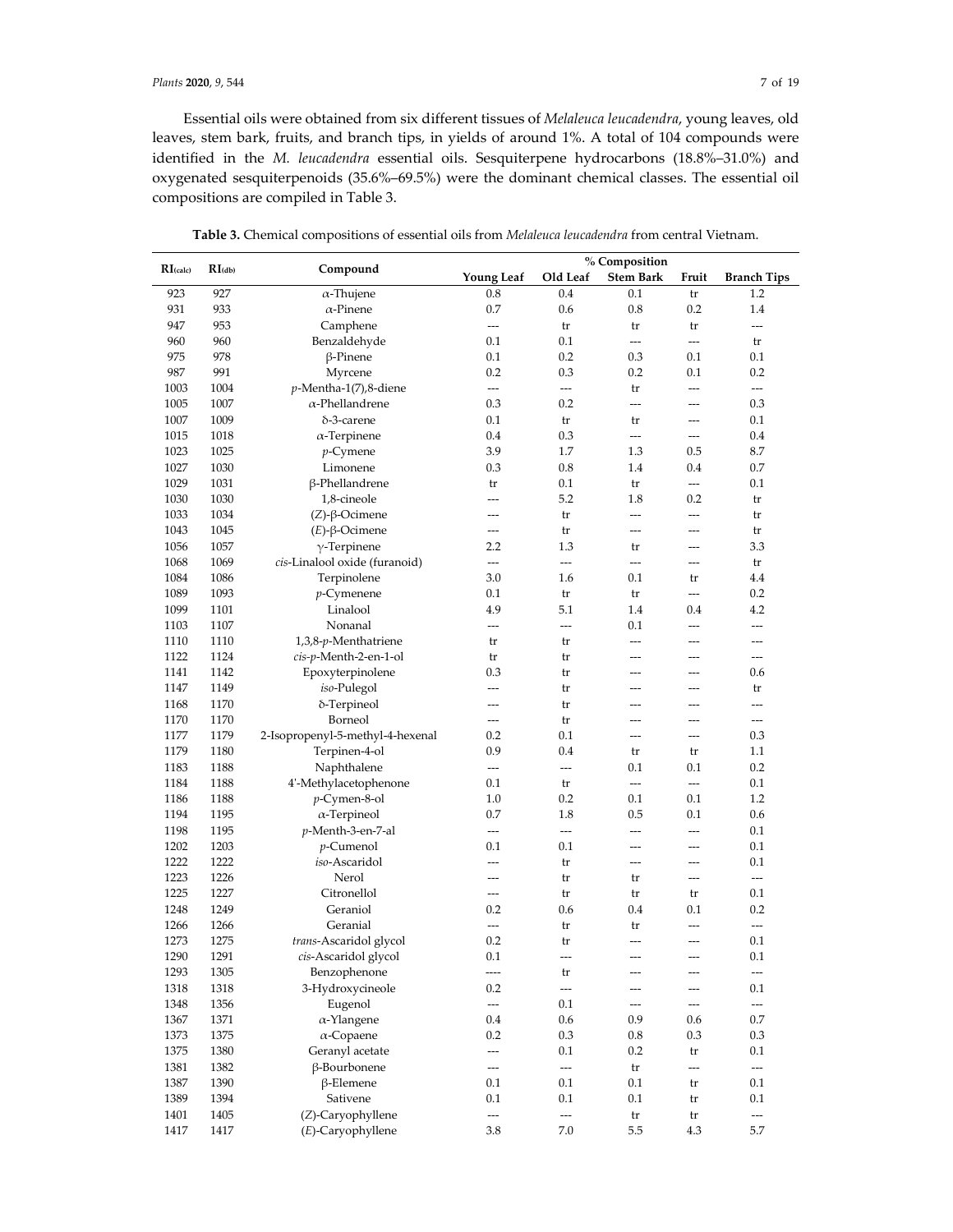| 1421 | 1428 | 8-Hydroxycarvotanacetone                         | 0.1                      | $---$                    | $---$                    | ---                      | 0.1                      |
|------|------|--------------------------------------------------|--------------------------|--------------------------|--------------------------|--------------------------|--------------------------|
| 1426 | 1427 | $\gamma$ -Elemene                                | 0.2                      | 0.3                      | 0.1                      | 0.1                      | 0.1                      |
| 1432 | 1436 | $\alpha$ -Guaiene                                | 0.1                      | 0.2                      | 0.2                      | 0.2                      | 0.2                      |
| 1438 | 1444 | Guaia-6,9-diene                                  | 0.2                      | 0.2                      | 0.1                      | 0.1                      | 0.2                      |
| 1444 | 1448 | cis-Muurola-3,5-diene                            | 0.2                      | 0.2                      | 0.1                      | 0.1                      | 0.2                      |
| 1446 | 1447 | <i>iso-Germacrene D</i>                          | 0.1                      | 0.2                      | 0.1                      | 0.1                      | 0.2                      |
| 1453 | 1454 | α-Humulene                                       | 2.8                      | 4.4                      | 3.5                      | 2.8                      | 3.7                      |
| 1467 | 1473 | Drima-7,9(11)-diene                              | 0.1                      | 0.2                      | 0.2                      | 0.2                      | 0.2                      |
| 1470 | 1476 | Selina-4,11-diene                                | 0.2                      | 0.5                      | 0.5                      | 0.4                      | 0.6                      |
| 1474 | 1476 | $\gamma$ -Gurjunene                              | 0.6                      | 1.1                      | 1.1                      | 0.9                      | 1.4                      |
| 1476 | 1479 | $\alpha$ -Amorphene                              | 0.7                      | 1.2                      | 1.5                      | 0.9                      | 1.2                      |
| 1484 | 1488 | δ-Selinene                                       | 1.0                      | 1.6                      | 0.7                      | 0.6                      | 1.3                      |
| 1487 | 1492 | β-Selinene                                       | 2.4                      | 3.7                      | 4.8                      | 3.1                      | 4.2                      |
| 1490 | 1490 | $\gamma$ -Amorphene                              | 0.2                      | 0.3                      | 0.4                      | 0.3                      | 0.5                      |
| 1494 | 1501 | $\alpha$ -Selinene                               | 2.1                      | 3.7                      | 3.6                      | 2.5                      | 4.1                      |
| 1495 | 1496 | trans-Muurola-4(14),5-diene                      | $---$                    | 0.2                      | $\overline{a}$           | $\overline{\phantom{a}}$ | 0.1                      |
| 1496 | 1497 | $\alpha$ -Muurolene                              | $\overline{a}$           | $\overline{a}$           | 0.2                      | 0.1                      | $---$                    |
| 1499 | 1505 | $\alpha$ -Bulnesene                              | ---                      | 0.1                      | 0.1                      | 0.2                      | 0.1                      |
| 1499 | 1506 | δ-Amorphene                                      | $---$                    | 0.2                      | $\overline{a}$           | $\overline{a}$           | ---                      |
| 1500 | 1502 | $trans$ - $\beta$ -Guaiene                       | ---                      | 0.3                      | $---$                    | $---$                    | $---$                    |
| 1501 | 1501 | β-Dihydroagarofuran                              | ---                      | $\overline{a}$           | 0.2                      | 0.2                      | ---                      |
| 1515 | 1518 | δ-Cadinene                                       | ---                      | ---                      | 0.2                      | 0.1                      | ---                      |
| 1516 | 1520 | 7-epi-α-Selinene                                 | ---                      | $---$                    | $---$                    | 0.2                      | $\overline{a}$           |
| 1517 | 1519 | trans-Calamenene                                 | $---$                    | $---$                    | 0.7                      | 0.4                      | $---$                    |
| 1534 | 1540 |                                                  | 0.5                      | 0.6                      | 0.6                      | 0.6                      | 0.7                      |
| 1539 | 1541 | Selina-4(15),7(11)-diene<br>$\alpha$ -Calacorene |                          | 0.6                      | 0.8                      | 0.5                      | 0.6                      |
|      |      |                                                  | 0.3                      | 0.2                      | $\overline{a}$           |                          |                          |
| 1539 | 1546 | Selina-3,7(11)-diene<br>$\alpha$ -Elemol         | 0.3                      |                          |                          | 0.3                      | 0.3                      |
| 1545 | 1546 |                                                  | 0.3                      | 0.1                      | 0.3                      | 0.4                      | ---                      |
| 1556 | 1557 | Germacrene B                                     | 0.4                      | 0.4                      | 0.1                      | $\overline{\phantom{a}}$ | 0.1                      |
| 1580 | 1587 | Caryophyllene oxide                              | 1.8                      | 2.3                      | 3.3                      | 3.2                      | 4.0                      |
| 1590 | 1600 | Khusimone                                        | 0.2                      | 0.3                      | 0.4                      | 0.3                      | 0.3                      |
| 1595 | 1603 | Guaiol                                           | 12.5                     | 10.9                     | 11.3                     | 10.4                     | 7.3                      |
| 1607 | 1613 | Humulene epoxide II                              | 0.8                      | 0.9                      | 1.5                      | 1.3                      | 1.6                      |
| 1610 | 1609 | Rosifoliol                                       | 0.5                      | 0.4                      | 0.5                      | 0.5                      | 0.2                      |
| 1620 | 1611 | Germacra-1(10),5-dien-4 $\alpha$ -ol             | 0.2                      | 0.2                      | 0.2                      | $\overline{a}$           | 0.2                      |
| 1623 | 1624 | Selina-6-en-4β-ol                                | 2.0                      | 1.6                      | 1.7                      | 2.2                      | 1.2                      |
| 1624 | 1629 | iso-Spathulenol                                  | 0.2                      | $\overline{a}$           | $\overline{\phantom{a}}$ | $\overline{a}$           | ---                      |
| 1628 | 1631 | Eremoligenol                                     | 3.4                      | 3.4                      | 4.9                      | 6.5                      | 2.7                      |
| 1630 | 1633 | $\gamma$ -Eudesmol                               | 3.9                      | 2.8                      | 3.5                      | 5.3                      | 1.9                      |
| 1632 | 1634 | cis-Cadin-4-en-7-ol                              | 3.5                      | 3.0                      | 3.3                      | 3.5                      | 2.2                      |
| 1635 | 1636 | Caryophylla-4(12),8(13)-dien-5ß-ol               | $\overline{\phantom{a}}$ | 0.2                      | 0.2                      | 0.1                      | 0.2                      |
| 1638 | 1645 | Hinesol                                          | 1.0                      | 0.9                      | 1.2                      | 1.6                      | 0.7                      |
| 1645 | 1644 | Selina-3,11-dien-6 $\alpha$ -ol                  | ---                      | 0.2                      | 0.3                      | $\overline{\phantom{a}}$ | 0.2                      |
| 1653 | 1652 | $\alpha$ -Eudesmol                               | 21.2                     | 17.6                     | 24.1                     | 30.7                     | 13.7                     |
| 1657 | 1660 | Selin-11-en-4 $\alpha$ -ol                       | 1.9                      | 1.5                      | 1.3                      | 1.6                      | 1.0                      |
| 1663 | 1673 | <b>Bulnesol</b>                                  | 5.3                      | 3.6                      | 3.3                      | 4.4                      | $2.2\,$                  |
| 1668 | 1671 | 14-Hydroxy-9-epi-(E)-caryophyllene               |                          | $\overline{a}$           | 0.5                      | $\overline{\phantom{a}}$ |                          |
| 1670 | 1677 | Cadalene                                         | ---                      | $\overline{a}$           | 0.3                      | 0.2                      | $\overline{\phantom{a}}$ |
| 1695 | 1696 | Juniper camphor                                  |                          | 0.2                      | 0.1                      | 0.2                      | $0.1\,$                  |
| 1918 | 1929 | Carissone                                        | $---$                    | $\overline{\phantom{a}}$ | 0.1                      | $0.4\,$                  | $\cdots$                 |
|      |      | Monoterpene hydrocarbons                         | 11.9                     | 7.2                      | 4.2                      | 1.3                      | 21.2                     |
|      |      | Oxygenated monoterpenoids                        | 8.8                      | 13.5                     | 4.4                      | $0.8\,$                  | 9.0                      |
|      |      | Sesquiterpene hydrocarbons                       | 18.8                     | $30.8\,$                 | 30.5                     | 23.4                     | 31.0                     |
|      |      | Oxygenated sesquiterpenoids                      | 56.9                     | 47.6                     | 59.1                     | 69.5                     | 35.6                     |
|      |      | Benzenoid aromatics                              | 0.2                      | 0.1                      | 0.0                      | $0.0\,$                  | $0.1\,$                  |
|      |      | Others                                           | 0.0                      | $0.0\,$                  | 0.2                      | 0.1                      | 0.2                      |
|      |      | Total identified                                 | 96.6                     | 99.3                     | 98.4                     | 95.2                     | 97.1                     |

RI(calc): Retention indices determined with respect to a homologous series of *n*-alkanes on a ZB-5ms column. RI(db): Retention indices obtained from the databases [21–23]. tr: trace (<0.05%).

Brophy has described two different chemotypes of *M. leucadendra* from Australia, based on leaf essential oil composition [14]. Chemotype I, from Western Australia, is rich in monoterpenoids, e.g., 1,8-cineole (10–45%), *p*-cymene (5–22%), α-pinene (4–19%), limonene (3–6%), and α-terpineol (6–9%). Chemotype II, from eastern Australia, is dominated by phenylpropanoids, which was divided into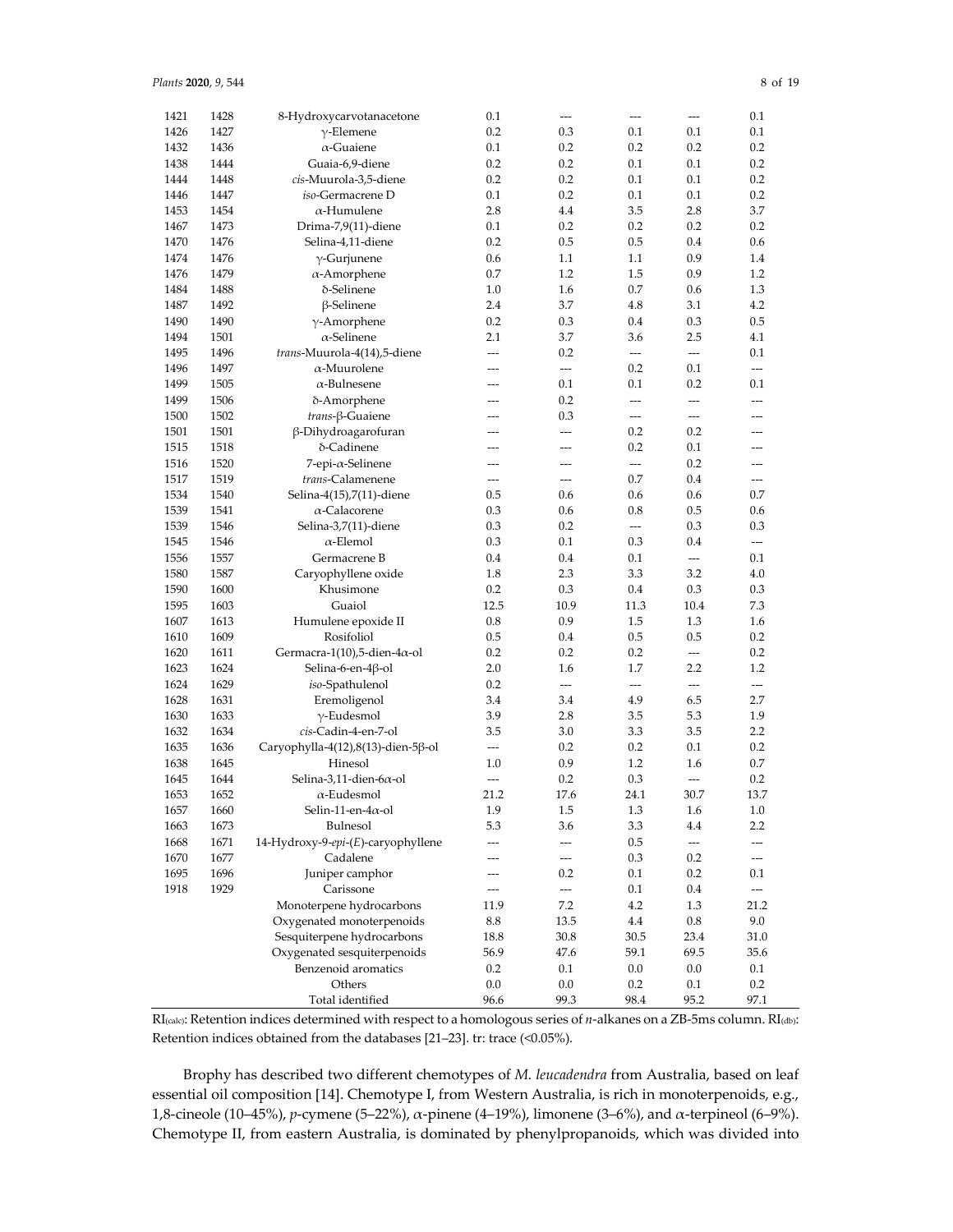two subtypes: IIa, eugenol methyl ether (95%–97%), and IIb, (*E*)-*iso*-eugenol methyl ether (74%–88%) subtype). Chemotype IIa has also been represented by samples from Minas Gerais, Brazil [35], and from Lahore, Pakistan [36]. There is a third chemotype, dominated by (*E*)-nerolidol (> 90%), which has been described from Uttarakhand, India [37] and from Pernambuco, Brazil [38]. Chemotype I has also been found in Cuba [39] and Rio de Janeiro, Brazil [40]. They were both dominated by 1,8-cineole (43.0% and 48.7%, respectively), but these two samples were also rich in viridiflorol (24.2% and 27.8%, respectively), and therefore, may represent a subtype of chemotype I.

An agglomerative hierarchical cluster analysis was carried out using the *M. leucadendra* leaf essential oil compositions reported in the literature [14,36–50] (Figure 3). The cluster analysis reveals two sub-types of chemotype I, the two sub-types of chemotype II, as described by Brophy [14], and chemotype III, the nerolidol chemotype. The leaf essential oils of *M. leucadendra* from Vietnam, fall into sub-type Ib; the leaf oils were rich in α-eudesmol (17.6%–21.2%), guaiol (10.9%–12.5%), with lesser concentrations of linalool (4.9%–5.1%), (*E*)-caryophyllene (3.8%–7.0%), and bulnesol (3.6%– 5.3%). Concentrations of 1,8-cineole were low (0.0%–5.2%), and (*E*)-nerolidol and viridiflorol were not observed at all.



**Figure 3.** Dendrogram obtained from the agglomerative hierarchical cluster analysis of *Melaleuca leucadendra* leaf essential oil compositions.

The leaf essential oil of *Syzygium nervosum* was obtained in 0.2% yield. A total of 61 compounds were identified in the leaf oil of *S. nervosum*, accounting for 90.9% of the composition, with 31.7% monoterpene hydrocarbons, 24.3% sesquiterpene hydrocarbons, and 27.9% oxygenated sesquiterpenoids predominating. The leaf essential oil of *S. nervosum* was rich in (*Z*)-β-ocimene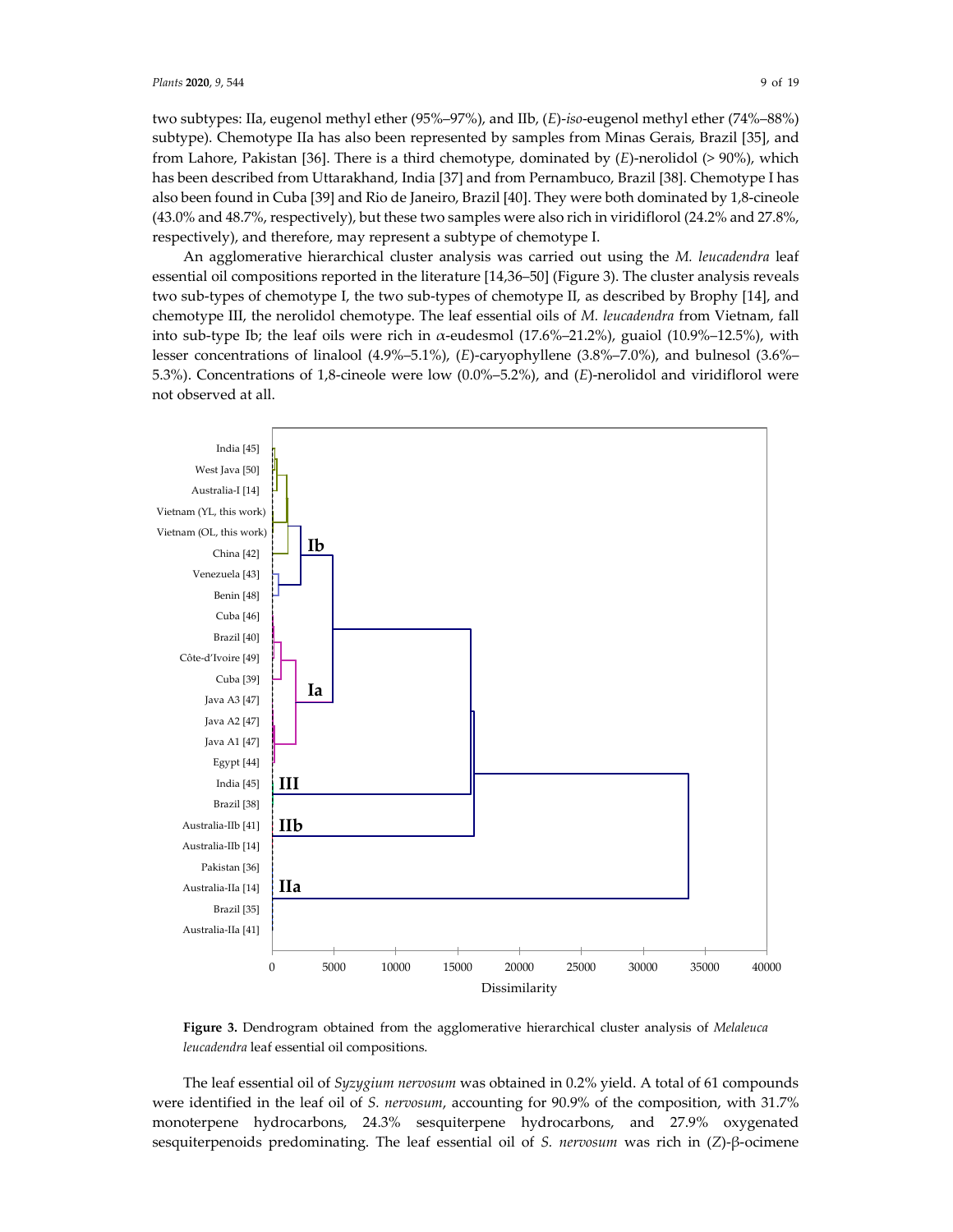(20.3%), caryophyllene oxide (13.2%), (*E*)-caryophyllene (12.1%), and α-pinene (5.2%) (Table 4). The leaf essential oil composition is qualitatively similar, but quantitatively different, to a previous report on the leaf essential oil from Lê Mao District, Vinh City, Vietnam [51]. Both samples had relatively high concentrations of α-pinene, (*Z*)-β-ocimene, (*E*)-β-ocimene, and (*E*)-caryophyllene (3.7%, 32.1%, 9.4%, and 14.5%, respectively, in the Vinh City sample), but the concentration of myrcene was much higher (24.6%) in the sample from Vinh City. The leaf essential oil *S. nervosum* from Nepal showed a very different composition with myrcene (69.7%), (*E*)-β-ocimene (12.2%), (*Z*)-β-ocimene (4.8%), and linalool (4.1%) [52].

| $RI$ (calc) | $RI_{(db)}$    | Compound                                 | $\mathbf{O}_{\mathbf{O}}^{\prime}$ | $RI$ (calc) | $RI$ (db) | Compound                                 | $\mathbf{O}_{\mathbf{O}}^{\prime}$ |
|-------------|----------------|------------------------------------------|------------------------------------|-------------|-----------|------------------------------------------|------------------------------------|
| 930         | 933            | $\alpha$ -Pinene                         | 5.2                                | 1486        | 1492      | $\beta$ -Selinene                        | 0.9                                |
| 968         | 971            | Tetrahydrofurfuryl acetate               | 0.2                                | 1492        | 1501      | $\alpha$ -Selinene                       | 0.9                                |
| 975         | 978            | $\beta$ -Pinene                          | 1.0                                | 1494        | 1500      | $\alpha$ -Muurolene                      | 0.4                                |
| 986         | 991            | Myrcene                                  | 0.4                                | 1509        | 1512      | $\gamma$ -Cadinene                       | 0.9                                |
| 1022        | 1025           | $p$ -Cymene                              | 0.1                                | 1514        | 1518      | δ-Cadinene                               | 1.0                                |
| 1027        | 1030           | Limonene                                 | 0.2                                | 1533        | 1538      | $\alpha$ -Cadinene                       | 0.4                                |
| 1033        | 1034           | $(Z)$ - $\beta$ -Ocimene                 | 20.3                               | 1538        | 1541      | $\alpha$ -Calcorene                      | 0.4                                |
| 1043        | 1045           | $(E)$ - $\beta$ -Ocimene                 | 3.5                                | 1557        | 1560      | $(E)$ -Nerolidol                         | 0.1                                |
| 1089        | 1091           | Rosefuran                                | 0.7                                | 1559        | 1560      | β-Calacorene                             | 0.5                                |
| 1092        | 1101           | $\alpha$ -Pinene oxide                   | 1.3                                | 1573        | 1576      | Spathulenol                              | 0.6                                |
| 1097        | 1101           | Linalool                                 | 0.3                                | 1579        | 1587      | Caryophyllene oxide                      | 13.2                               |
| 1101        | 1102           | 6-Methyl-3,5-heptadien-2-one             | 0.5                                | 1582        | 1590      | Globulol                                 | 1.2                                |
| 1125        | 1127           | allo-Ocimene                             | 0.8                                | 1591        | 1592      | Viridiflorol                             | 0.4                                |
| 1127        | 1128           | $(Z)$ -Epoxy ocimene (= $(Z)$ -Myroxide) | 0.5                                | 1593        | 1593      | Guaiol                                   | 0.5                                |
| 1137        | 1137           | $(E)$ -Epoxy ocimene $(=(E)$ -Myroxide)  | 0.4                                | 1595        | 1592      | Humulene epoxide I                       | 0.2                                |
| 1167        | 1169           | Rosefuran epoxide                        | 0.3                                | 1603        | 1607      | β-Oplopenone                             | 0.8                                |
| 1170        | 1171           | p-Mentha-1,5-dien-8-ol                   | 0.2                                | 1606        | 1613      | Humulene epoxide II                      | 1.8                                |
| 1182        | 1188           | Naphthalene                              | 0.4                                | 1623        | 1624      | Selina-6-en-4ß-ol                        | 3.4                                |
| 1193        | 1195           | $\alpha$ -Terpineol                      | 0.1                                | 1624        | 1628      | 1-epi-Cubenol                            | 0.6                                |
| 1199        | $\overline{a}$ | (3Z)-Octenyl acetate                     | 0.4                                | 1631        | 1634      | cis-Cadin-4-en-7-ol                      | 0.4                                |
| 1199        | 1205           | cis-4-Caranone                           | 0.1                                | 1634        | 1636      | Caryophylla-4(12),8(13)-dien-5ß-ol       | 0.5                                |
| 1206        | 1207           | (3E)-Octenyl acetate                     | 0.7                                | 1638        | 1643      | τ-Cadinol                                | 0.7                                |
| 1353        | 1349           | $\alpha$ -Terpinyl acetate               | 0.7                                | 1640        | 1644      | τ-Muurolol                               | 0.2                                |
| 1366        | 1367           | Cyclosativene                            | 0.2                                | 1643        | 1651      | $\alpha$ -Muurolol (= $\delta$ -Cadinol) | 0.2                                |
| 1372        | 1375           | $\alpha$ -Copaene                        | 0.4                                | 1645        | 1645      | Selina-3,11-dien-6α-ol                   | 0.4                                |
| 1374        | 1380           | Geranyl acetate                          | 0.4                                | 1652        | 1655      | $\alpha$ -Cadinol                        | 1.7                                |
| 1417        | 1417           | $(E)$ -Caryophyllene                     | 12.1                               | 1655        | 1660      | Selin-11-en-4 $\alpha$ -ol               | 0.6                                |
| 1426        | 1433           | $\beta$ -Copaene                         | 0.3                                | 1698        | 1697      | (E)-trans-a-Bergamota-2,10-dien-12-ol    | 0.4                                |
| 1435        | 1438           | Aromadendrene                            | 0.6                                |             |           | Monoterpene hydrocarbons                 | 31.7                               |
| 1452        | 1454           | $\alpha$ -Humulene                       | 2.7                                |             |           | Oxygenated monoterpenoids                | 4.9                                |
| 1471        | 1478           | $\gamma$ -Muurolene                      | 0.9                                |             |           | Sesquiterpene hydrocarbons               | 24.3                               |
| 1473        | 1476           | $\gamma$ -Gurjunene                      | 1.4                                |             |           | Oxygenated sesquiterpenoids              | 27.9                               |
| 1475        | 1482           | $\alpha$ -Amorphene                      | 0.3                                |             |           | Others                                   | 2.1                                |
|             |                |                                          |                                    |             |           | Total identified                         | 90.9                               |

**Table 4.** Chemical compositions of essential oils from *Syzygium nervosum* from central Vietnam.

RI(calc): Retention indices determined with respect to a homologous series of *n*-alkanes on a ZB-5ms column. RI(db): Retention indices obtained from the databases [21–23].

#### *2.2. Mosquito Larvicidal Activity*

The 24-h and 48-h larvicidal activities are presented in Tables 5 and 6, respectively. The Myrtaceae essential oils presenting the best 24-h larvicidal activities were *C. citrinus* fruit essential oil (LC50 = 17.3 μg/mL against both *Ae. aegypti* and *Cx. quinquefasciatus*), *M. leucadendra* stem bark essential oil (LC<sub>50</sub> = 17.1, 19.3, and 21.4 μg/mL against *Ae. aegypti, Ae. albopictus*, and *Cx*. *quinquefasciatus, respectively), M. leucadendra* fruit essential oil (LC<sub>50</sub> = 13.9, 19.2, and 26.2 μg/mL against *Ae. aegypti*, *Ae. albopictus*, and *Cx. quinquefasciatus*, respectively), and, especially, *M. leucadendra* old leaf essential oil (LC50 = 7.4 and 6.6 μg/mL against *Ae. aegypti* and *Cx. quinquefasciatus*, respectively). The 48-h larvicidal activities of *M. leucadendra* old leaf essential oil are particularly notable with LC50 of 1.4 and 1.8 μg/mL on *Ae. aegypti* and *Cx. quinquefasciatus*.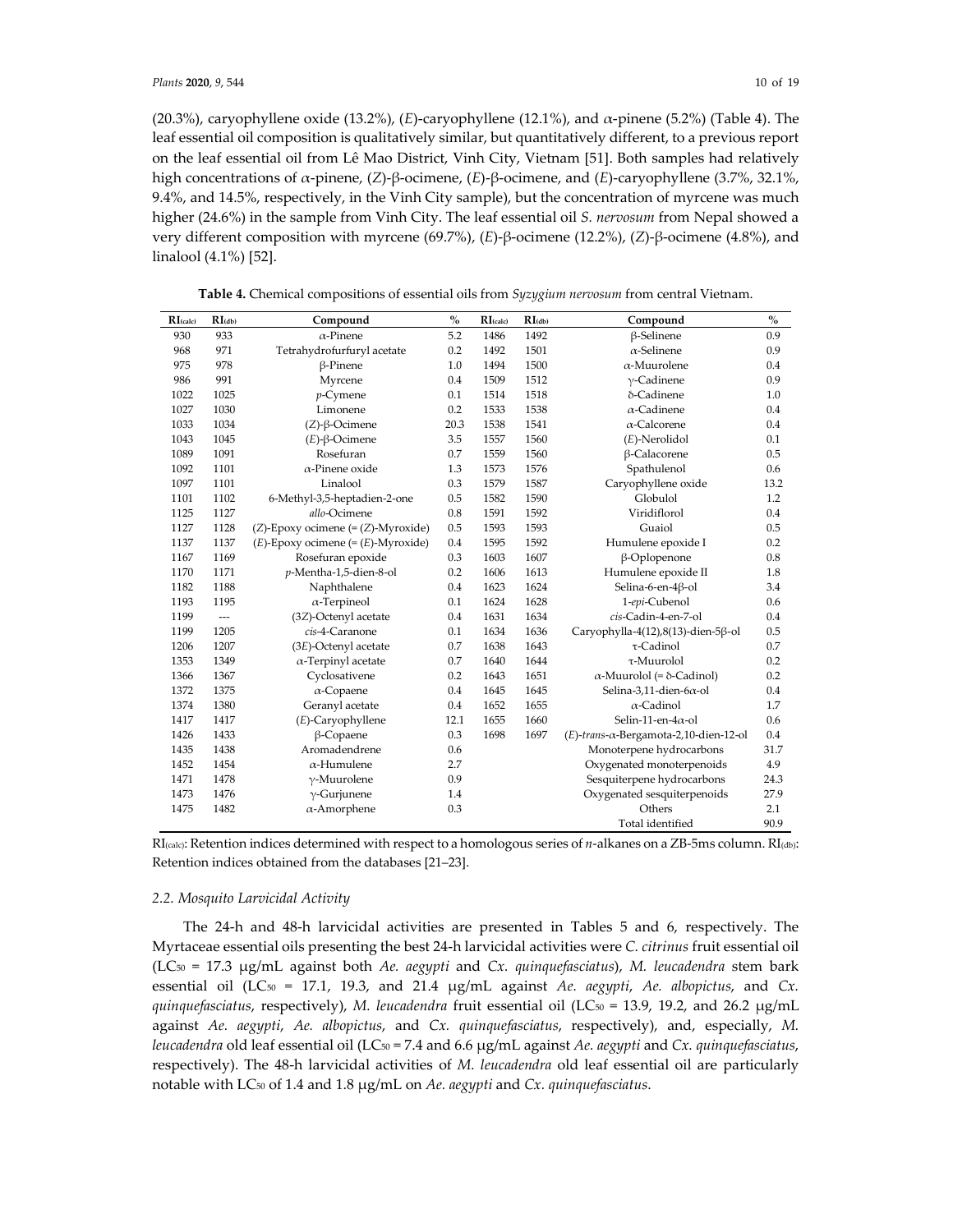| <b>Essential Oil</b>                | LC <sub>50</sub> (95% Fiducial Limits) | LC <sub>90</sub> (95% Fiducial Limits) | $\chi^2$ | $\boldsymbol{p}$ |
|-------------------------------------|----------------------------------------|----------------------------------------|----------|------------------|
|                                     |                                        | Aedes aegypti                          |          |                  |
| Baeckea frutescens leaf EO          | 23.00 (20.38-25.75)                    | 40.05 (35.75-46.71)                    | 6.512    | 0.039            |
| Callistemon citrinus leaf EO        | 22.37 (18.62-25.88)                    | 57.34 (50.00-69.06)                    | 0.6655   | 0.717            |
| Callistemon citrinus fruit EO       | 17.27 (15.30-19.03)                    | 33.02 (29.82-38.04)                    | 0.4348   | 0.805            |
| Melaleuca leucadendra young leaf EO | nt                                     | nt                                     | $---$    | $---$            |
| Melaleuca leucadendra old leaf EO   | 7.400 (6.308-8.612)                    | 18.29 (16.05-21.47)                    | 30.77    | 0.000            |
| Melaleuca leucadendra stem bark EO  | 17.14 (14.73-19.21)                    | 36.25 (32.42-42.31)                    | 2.244    | 0.326            |
| Melaleuca leucadendra fruit EO      | 13.90 (11.03-16.02)                    | 31.76 (28.40-37.25)                    | 0.5750   | 0.750            |
| Melaleuca leucadendra branch tip EO | 21.99 (19.80-24.57)                    | 37.63 (33.67-43.39)                    | 2.277    | 0.517            |
| Syzygium nervosum leaf EO           | 28.63 (24.83-32.87)                    | 61.41 (53.99-72.38)                    | 3.792    | 0.285            |
|                                     |                                        | Aedes albopictus                       |          |                  |
| Baeckea frutescens leaf EO          | 25.73 (23.68-28.39)                    | 37.01 (33.33-43.13)                    | 0.4209   | 0.810            |
| Callistemon citrinus leaf EO        | nt                                     | nt                                     |          |                  |
| Callistemon citrinus fruit EO       | nt                                     | nt                                     |          |                  |
| Melaleuca leucadendra young leaf EO | nt                                     | nt                                     |          |                  |
| Melaleuca leucadendra old leaf EO   | nt                                     | nt                                     |          |                  |
| Melaleuca leucadendra stem bark EO  | 19.31 (16.83-21.60)                    | 40.91 (36.56-47.59)                    | 0.5986   | 0.741            |
| Melaleuca leucadendra fruit EO      | 19.17 (16.89-21.32)                    | 39.08 (34.96-45.47)                    | 4.7420   | 0.093            |
| Melaleuca leucadendra branch tip EO | nt                                     | nt                                     |          |                  |
| Syzygium nervosum leaf EO           | nt                                     | nt                                     |          |                  |
|                                     |                                        | Culex quinquefasciatus                 |          |                  |
| Baeckea frutescens leaf EO          | 81.72 (76.16-87.75)                    | 112.7 (104.7-123.6)                    | 3.097    | 0.078            |
| Callistemon citrinus leaf EO        | 73.60 (64.87-85.83)                    | 172.2 (135.9-249.1)                    | 57.10    | 0.000            |
| Callistemon citrinus fruit EO       | 17.30 (11.04-22.56)                    | 77.42 (66.07-95.50)                    | 63.93    | 0.000            |
| Melaleuca leucadendra young leaf EO | 46.62 (42.65–51.45)                    | 70.10 (62.93-82.10)                    | 0.2083   | 0.648            |
| Melaleuca leucadendra old leaf EO   | $6.618(3.635 - 9.183)$                 | 32.80 (27.99-40.13)                    | 5.474    | 0.361            |
| Melaleuca leucadendra stem bark EO  | 21.35 (13.62-28.02)                    | 100.2 (84.4–126.2)                     | 86.78    | 0.000            |
| Melaleuca leucadendra fruit EO      | 26.20 (19.47-32.30)                    | 91.81 (78.04-114.46)                   | 46.32    | 0.000            |
| Melaleuca leucadendra branch tip EO | 43.69 (40.13-47.81)                    | 64.43 (58.27-74.71)                    | 0.02181  | 0.883            |
| Syzygium nervosum leaf EO           | 46.09 (40.59-52.38)                    | 95.07 (84.44-109.96)                   | 1.061    | 0.786            |

| Table 5. Twenty-four-hour mosquito larvicidal activities of Myrtaceae essential oils. |
|---------------------------------------------------------------------------------------|
|---------------------------------------------------------------------------------------|

LC50 and LC90 in μg/mL. nt = not tested.

|  |  |  |  |  |  |  |  |  |  |  |  |  |  |  |  | <b>Table 6.</b> Forty-eight-hour mosquito larvicidal activities of Myrtaceae essential oils. |  |
|--|--|--|--|--|--|--|--|--|--|--|--|--|--|--|--|----------------------------------------------------------------------------------------------|--|
|--|--|--|--|--|--|--|--|--|--|--|--|--|--|--|--|----------------------------------------------------------------------------------------------|--|

| <b>Essential Oil</b>                | LC <sub>50</sub> (95% Confidence Limits) | LC <sub>90</sub> (95% Confidence Limits) | $\chi^2$ | $\boldsymbol{p}$ |
|-------------------------------------|------------------------------------------|------------------------------------------|----------|------------------|
|                                     |                                          | Aedes aegypti                            |          |                  |
| Baeckea frutescens leaf EO          | 15.31 (11.25-18.31)                      | 34.69 (30.31-42.30)                      | 2.418    | 0.298            |
| Callistemon citrinus leaf EO        | 21.60 (17.74-25.13)                      | 56.87 (49.55-68.64)                      | 1.104    | 0.576            |
| Callistemon citrinus fruit EO       | 16.80 (14.85-18.50)                      | 31.91 (28.87-36.66)                      | 0.2493   | 0.883            |
| Melaleuca leucadendra young leaf EO | nt                                       | nt                                       |          |                  |
| Melaleuca leucadendra old leaf EO   | 1.379 (1.127-1.626)                      | 5.066 (4.173-6.551)                      | 119.9    | 0.000            |
| Melaleuca leucadendra stem bark EO  | 13.96 (10.91-16.21)                      | 33.15 (29.54-39.08)                      | 1.115    | 0.573            |
| Melaleuca leucadendra fruit EO      | 9.071 (3.729-12.276)                     | 30.90 (27.21-37.34)                      | 1.180    | 0.554            |
| Melaleuca leucadendra branch tip EO | 15.79 (14.01-17.73)                      | 28.64 (25.53-33.35)                      | 2.103    | 0.551            |
| Syzygium nervosum leaf EO           | 11.97 (5.54-16.89)                       | 53.97 (45.87-67.18)                      | 5.746    | 0.125            |
|                                     |                                          | Aedes albopictus                         |          |                  |
| Baeckea frutescens leaf EO          | 23.98 (21.76-26.57)                      | 37.63 (33.75-43.80)                      | 1.375    | 0.503            |
| Callistemon citrinus leaf EO        | nt                                       | nt                                       |          |                  |
| Callistemon citrinus fruit EO       | nt                                       | nt                                       |          |                  |
| Melaleuca leucadendra young leaf EO | nt                                       | nt                                       |          |                  |
| Melaleuca leucadendra old leaf EO   | nt                                       | nt                                       |          |                  |
| Melaleuca leucadendra stem bark EO  | 17.09 (14.89-19.01)                      | 34.53 (31.02-40.08)                      | 1.050    | 0.592            |
| Melaleuca leucadendra fruit EO      | 17.34 (14.79-19.55)                      | 37.85 (33.75-44.37)                      | 3.9440   | 0.139            |
| Melaleuca leucadendra branch tip EO | nt                                       | nt                                       |          |                  |
| Syzygium nervosum leaf EO           | nt                                       | nt                                       |          |                  |
|                                     |                                          | Culex quinquefasciatus                   |          |                  |
| Baeckea frutescens leaf EO          | 64.06 (56.83-72.12)                      | 116.6 (103.4–137.2)                      | 4.937    | 0.026            |
| Callistemon citrinus leaf EO        | 49.18 (39.75-60.67)                      | 227.8 (147.4-549.1)                      | 16.79    | 0.000            |
| Callistemon citrinus fruit EO       | 16.02 (12.54-19.77)                      | 72.19 (60.64-91.68)                      | 61.56    | 0.000            |
| Melaleuca leucadendra young leaf EO | 30.37 (21.56-36.81)                      | 72.32 (63.07-88.25)                      | 4.561    | 0.033            |
| Melaleuca leucadendra old leaf EO   | 1.819 (1.262-2.394)                      | 14.40 (11.04-20.43)                      | 30.79    | 0.000            |
| Melaleuca leucadendra stem bark EO  | 12.02 (5.71-16.91)                       | 64.16 (55.04-78.56)                      | 55.71    | 0.000            |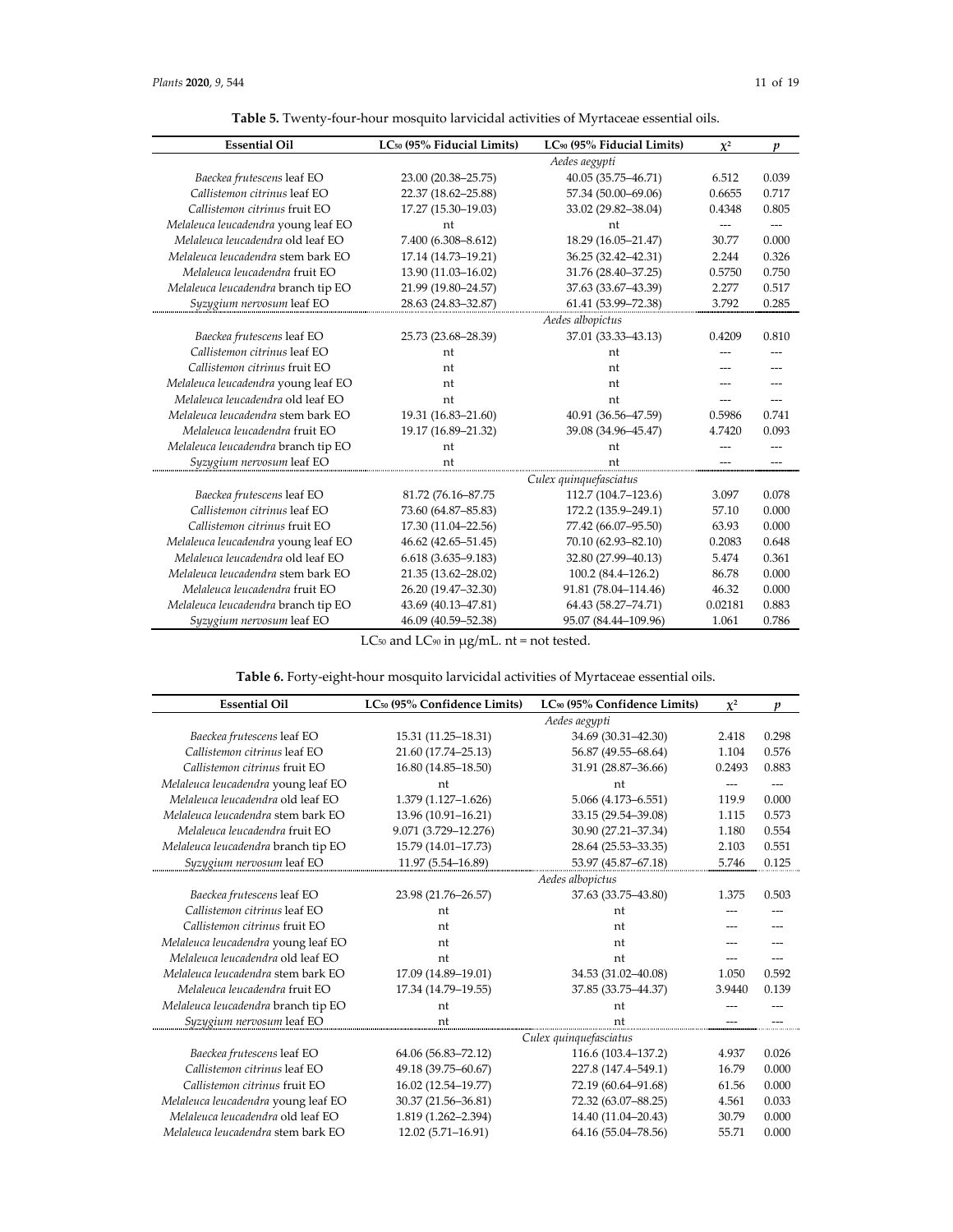| Plants 2020, 9, 544                 |                     |                      |       | 12 of $19$ |
|-------------------------------------|---------------------|----------------------|-------|------------|
| Melaleuca leucadendra fruit EO      | 17.38 (12.96–21.46) | 88.42 (65.61–143.30) | 17.23 | 0.000      |
| Melaleuca leucadendra branch tip EO | 23.78 (12.17-31.00) | 66.12 (57.18–82.37)  | 2.383 | 0.123      |
| Syzygium nervosum leaf EO           | 22.74 (16.64–28.33) | 75.02 (64.50–91.30)  | 11.25 | 0.010      |

LC $_{50}$  and LC $_{90}$  in  $\mu$ g/mL. nt = not tested.

The larvicidal activities of *M. leucadendra* essential oils are likely due to the high concentrations of α-eudesmol and guaiol, or possibly synergistic effects involving these compounds. Unfortunately, there appear to be no reports on the larvicidal activities of these compounds.

It is tempting to suggest that the sensitivity of mosquito larvae to *C. citrinus* fruit essential oil is due to the combination of α-pinene and 1,8-cineole. 1,8-Cineole,  $(+)$ -α-pinene, and  $(-)$ -α-pinene have been screened against *Ae. aegypti* larvae, and showed modest larvicidal activities (LC<sub>50</sub>) of 74.9, 50.9, and 64.8 μg/mL, respectively [53]. Furthermore, *Hedychium bousigonianum* cv. "Tai Emperor" rhizome essential oil, with 16.7%  $\alpha$ -pinene and 25.5% 1,8-cineole, showed only marginal larvicidal activity against *Ae. aegypti* (80% lethality at 125 μg/mL) [54]. In addition, Pavela has shown that α-pinene has marginal larvicidal activity against *Cx. quinquefasciatus* (LC50 = 95 μg/mL), 1,8-cineole is inactive (LC50 > 250 μg/mL), and a binary mixture of the two compounds does not demonstrate synergistic activity [55]. The observed larvicidal activities of *C. citrinus* fruit essential oil is apparently due to synergistic activities involving minor components. It has been shown that *Musca domestica* preferentially metabolizes the major components in an essential oil, which leaves the components of lower concentrations to act as the toxic agents [56].

*Baeckea frutescens* and *Callistemon citrinus* leaf essential oils were relatively inactive against *Cx. quinquefasciatus*, with 24-h LC<sub>50</sub> values of 81.7 μg/mL and 73.6 μg/mL, respectively. However, both of those essential oils showed high concentrations of  $\alpha$ -pinene (11.1% and 18.1%, respectively) and 1,8cineole (10.1% and 56.3%, respectively). The leaf oil of *B. frutescens* also had high concentrations of βpinene (19.0%), γ-terpinene (11.7%), α-humulene (9.9%), and (*E*)-caryophyllene (7.1%). The relative inactivity of *B. frutescens* against *Cx. quinquefasciatus* is difficult to explain. Both β-pinene and γterpinene have shown good larvicidal activity against *Cx. pipiens pallens* with 24-h LC<sub>50</sub> of 21.1, 12.9, and 12.6 μg/mL for (+)-β-pinene, (–)-β-pinene, and γ-terpinene, respectively [53]. (*E*)-Caryophyllene showed only weak larvicidal activity (LC $50 = 93.7 \mu g/mL$ ), however [53], and  $\alpha$ -humulene was found to be inactive against this mosquito [57]. The major components of *C. citrinus* leaf essential oil and *C. citrinus* fruit essential oil are qualitatively similar. It is not obvious why the larvicidal activities of these two oils against *Cx. quinquefasciatus* are so different, but it may be due to synergistic effects of minor components present in the fruit essential oil but absent in the leaf essential oil. Apparently, there is more involved in the larvicidal activities of these essential oils than the major components.

*Syzygium nervosum* essential oil larvicidal activity is also difficult to explain. There were high concentrations of (*Z*)-β-ocimene (20.3%), (*E*)-caryophyllene (12.1%), and caryophyllene oxide (13.2%). Unfortunately, we have found no larvicidal screening of (*Z*)-β-ocimene in the literature. Note, however, that *Syzygium jambolana* essential oil, rich in (*Z*)-β-ocimene (27.2%), was inactive against *Ae. aegypti* larvae (LC50 = 433 μg/mL) [58]. Furthermore, (*E*)-caryophyllene and caryophyllene oxide have shown only marginal larvicidal activities against *Ae. aegypti* or *Cx. pipiens pallens* [53,57].

#### *2.3. Antimicrobial Activity*

The Myrtaceae essential oils were screened for antibacterial activity against *Enterococcus faecalis* (ATCC 29912) and *Staphylococcus aureus* (ATCC 25923), and for antifungal activity against *Candida albicans* (ATCC 10231). The antimicrobial activities are summarized in Table 7.

| Enterococcus Faecalis | <b>Staphylococcus Aureus</b> | Candida Albicans |
|-----------------------|------------------------------|------------------|
|                       | MIC (µg/mL)                  |                  |
| 64                    | nt                           | 16               |
| 32                    | 256                          | 16               |
| 16                    | nt                           | 128              |
| 32                    | 64                           | 128              |
| 16                    | 64                           | 64               |
|                       |                              |                  |

**Table 7.** Antimicrobial activities of Myrtaceae essential oils.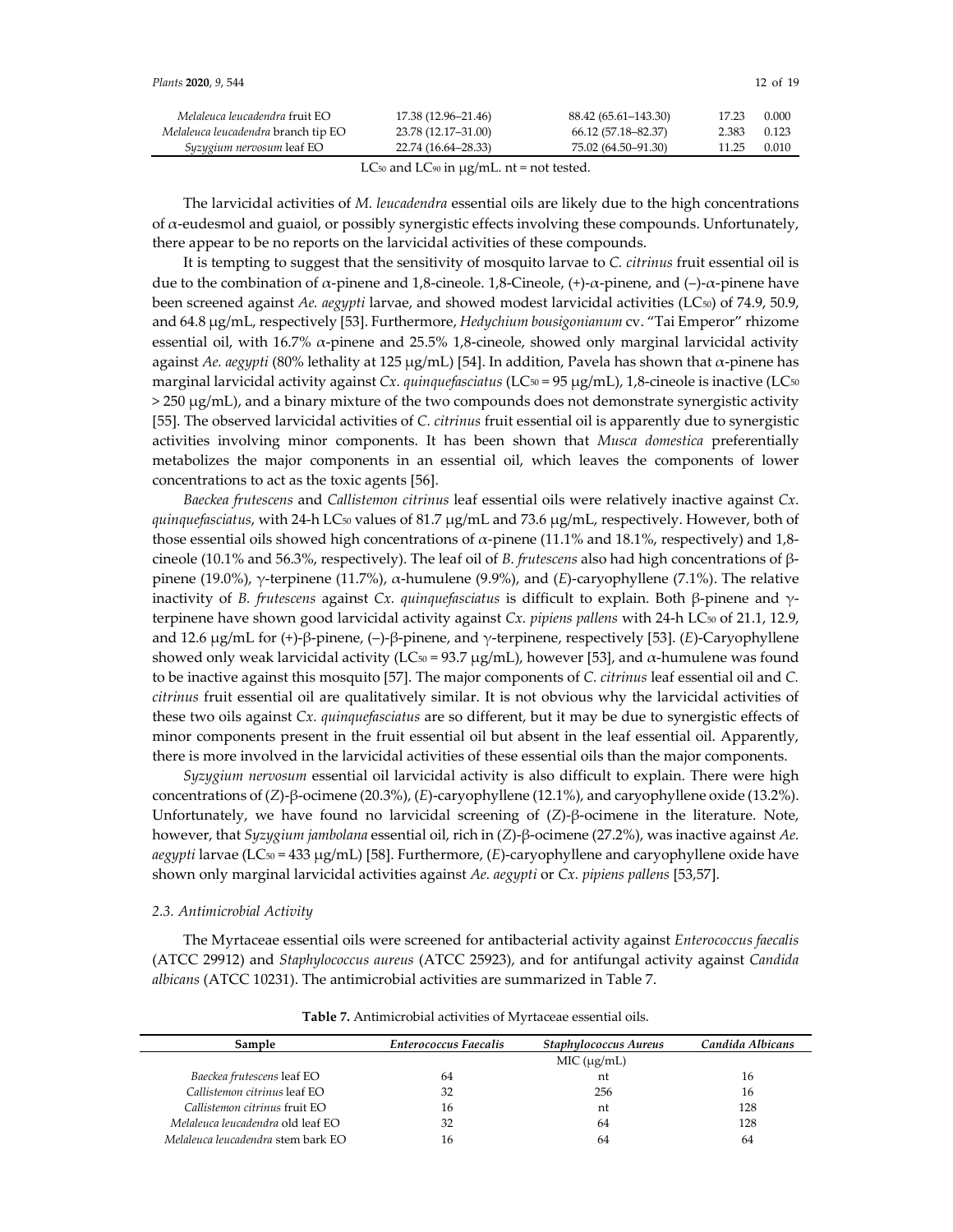| Melaleuca leucadendra fruit EO     | 32    | 64                      | 256    |
|------------------------------------|-------|-------------------------|--------|
| Syzygium nervosum leaf EO          | 32    | 'nt                     | 128    |
| Streptomycin                       | 256   | 256                     | nt     |
| Nistatin                           | 'nt   | 'nt                     |        |
|                                    |       | $IC_{50}$ ( $\mu$ g/mL) |        |
| Baeckea frutescens leaf EO         | 33.56 | 'nt                     | 8.67   |
| Callistemon citrinus leaf EO       | 16.67 | 128.00                  | 8.67   |
| $Callistemon$ citrinus fruit $EO$  | 8.89  | 'nt                     | 32.67  |
| Melaleuca leucadendra old leaf EO  | 16.72 | 33.23                   | 65.56  |
| Melaleuca leucadendra stem bark EO | 8.32  | 32.23                   | 34.22  |
| Melaleuca leucadendra fruit EO     | 15.98 | 32.89                   | 128.35 |
| Syzygium nervosum leaf EO          | 17.00 | 'nt                     | 65.33  |

MIC = minimum inhibitory concentration,  $EO =$  essential oil,  $nt =$  not tested,  $IC_{50} =$  median inhibitory concentration.

The leaf essential oils of *B. frutescens* and *C. citrinus* both showed excellent anti-*Candida* activity, with minimum inhibitory concentration (MIC) values of 16  $\mu$ g/mL. van Zyl and co-workers have screened several monoterpenoids against *C. albicans*, and many of the major components that were found in *B. frutescens* and *C. citrinus* leaf essential oils did show notable activities, including α-pinene (MIC 12.0 μg/mL), β-pinene (MIC 1.0 μg/mL), limonene (MIC 10.0 μg/mL), and γ-terpinene (MIC 6.0 μg/mL) [59]. 1,8-Cineole and α-terpineol are relatively inactive against *C. albicans*, however [60,61]. A perusal of the literature reveals a broad spectrum of reported antimicrobial activities for terpenoid constituents against *E. faecalis*, *S. aureus*, and *C. albicans* (Table 8). There are several potential reasons for the apparent discrepancies, including variation in antimicrobial assay protocols, different susceptibilities of different strains of a particular microorganism, mathematical errors in calculating dilutions and MIC values.

| Compound         | Enterococcus faecalis [Ref]                              | Staphylococcus aureus [Ref]                                                                 | Candida albicans [Ref]                                             |
|------------------|----------------------------------------------------------|---------------------------------------------------------------------------------------------|--------------------------------------------------------------------|
| $\alpha$ -pinene | 8000 [62]<br>$>4000$ [63]<br>inactive [64]               | 13.6 [65]<br>45.7 [66]<br>312 [60]<br>800 [62]<br>1600 [67]<br>1300-2500 [68]<br>$>32$ [59] | 12 [59]<br>156 [60]<br>800 [67]<br>$>1000$ [69]                    |
| $\beta$ -pinene  | 60 [70]<br>2500 [71]<br>$>4000$ [63]                     | $3.0$ [59]<br>41.3 [66]<br>600 [70]<br>1600 [67]<br>$>20$ [65]                              | $1.0$ [59]<br>60 [70]<br>100 [69]<br>1600 [67]                     |
| $p$ -cymene      | 600 [72]<br>inactive [73]                                | 2000 [67]<br>$>32$ [59]<br>$>10000$ [68]<br>$>80000$ [74]                                   | 100 [69]<br>1600 [67]<br>$>32$ [59]<br>$>80000$ [61]               |
| limonene         | 27000 [75]                                               | 24 [59]<br>32.1 [66]<br>312 [60]<br>$>20$ [65]<br>$>10000$ [68]                             | 10 [59]<br>1000 [69]<br>1250 [60]                                  |
| 1,8-cineole      | 7500 [64]<br>23000 [75]<br>$>8000$ [76]<br>inactive [62] | 32 [59]<br>625 [60]<br>5000 [74]<br>$>10000$ [68]                                           | 312 [60]<br>10000 [74]<br>40000 [61]<br>$>32$ [59]<br>$>1000$ [69] |

**Table 8.** Antimicrobial activities (MIC, μg/mL) of essential oil components from the literature.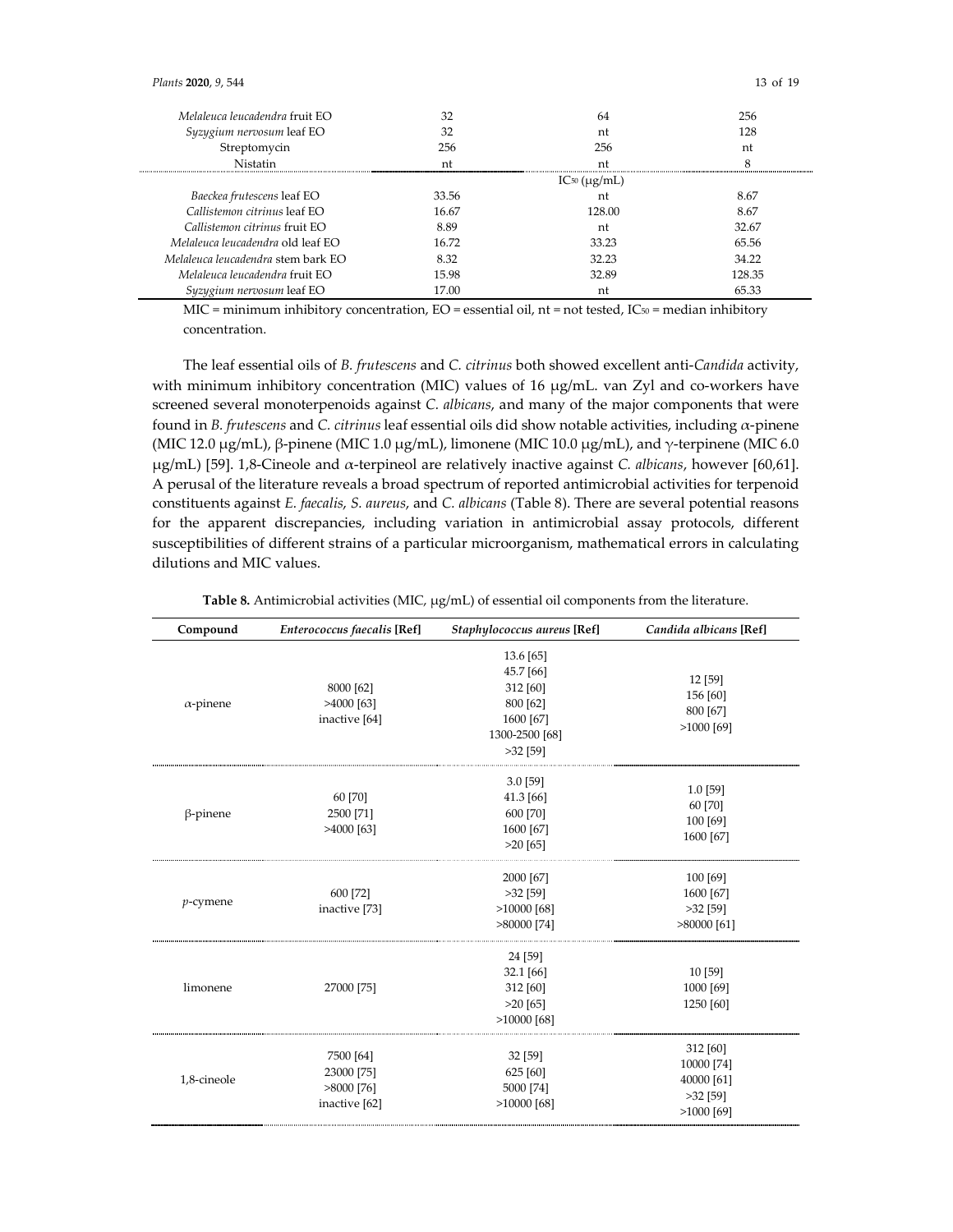| $\gamma$ -terpinene  | no data                                                         | $>32$ [59]<br>$>80000$ [74]                                                    | $6.0$ [59]<br>100 [69]<br>$>80000$ [61]                     |
|----------------------|-----------------------------------------------------------------|--------------------------------------------------------------------------------|-------------------------------------------------------------|
| $\alpha$ -terpineol  | $>1000$ [77]                                                    | 1250 [60]<br>2500 [74]<br>$>20$ [65]                                           | 1200 [61]<br>1250 [60]<br>2500 [74]                         |
| $(E)$ -caryophyllene | 6 [78]<br>60 [70]<br>2500 [71]<br>$>4000$ [63]<br>inactive [79] | $5.1$ [65]<br>$30.3$ [66]<br>60 [78]<br>312 [60]<br>9100 [79]<br>$>10000$ [68] | 1250 [60]<br>$>1000$ [69]<br>inactive [78]<br>inactive [79] |
| $\alpha$ -humulene   | 6 [70]<br>$>400$ [80]                                           | $2.6$ [65]<br>312 [60]<br>$>10000$ [68]<br>inactive [70]                       | 625 [60]<br>inactive [70]                                   |

*Callistemon citrinus* fruit essential oil, dominated by α-pinene (35.1%) and 1,8-cineole (32.4%), was particularly active against *E. faecalis*. Neither of these compounds have shown notable activity against *E. faecalis*, however (Table 8); the activity observed for *C. citrinus* fruit essential oil must be attributed to synergistic activity of less abundant components. *Melaleuca leucadendra* bark essential oil, which was rich in α-eudesmol (24.1%) and guaiol (11.3%), also exhibited notable activity against *E. faecalis*, possibly due to the high concentrations of sesquiterpene alcohols present.

## **3. Materials and Methods**

## *3.1. Plant Collection*

Plant materials were collected from wild-growing plants in the Hoa Vang and Hoa Khanh districts of Da Nang city. The plants were identified by Do Ngoc Dai. In each case, the fresh plant material was chopped, and 2.0 kg was subjected to hydrodistillation using a Clevenger-type apparatus (Table 9).

| <b>Species</b>                                                                                    | <b>Vietnamese Name</b>                                                                                                  | <b>Collection Site</b>                                                                                                                                              | Voucher<br>Number | Part                 | $\%$<br>Yield |
|---------------------------------------------------------------------------------------------------|-------------------------------------------------------------------------------------------------------------------------|---------------------------------------------------------------------------------------------------------------------------------------------------------------------|-------------------|----------------------|---------------|
| <b>Baeckea</b><br>frutescens L.                                                                   | Chổi xể, Chổi trên,<br>Chóp máu, Thanh<br>hao, Thanh liễu                                                               | Hoa Vang district, Da Nang city (16°1'10.1"<br>N, 108°06'01.3" E, elev. 27 m), in January<br>2019.                                                                  | NHH7              | Leaf                 | 2.23          |
| Melaleuca<br>Tràm lá dài, tràm lá<br>leucadendra (L.)<br>hęp<br>L.                                |                                                                                                                         |                                                                                                                                                                     |                   | Young<br>leaf        | 1.22          |
|                                                                                                   | Hoa Vang district, Da Nang city (16°1'10.1"                                                                             |                                                                                                                                                                     | Old<br>leaf       | 1.43                 |               |
|                                                                                                   |                                                                                                                         | N, 108°06'01.3" E, elev. 27 m), in February<br>2019.                                                                                                                | NHH4              | Stem<br>bark         | 0.91          |
|                                                                                                   |                                                                                                                         |                                                                                                                                                                     |                   | Fruit                | 1.12          |
|                                                                                                   |                                                                                                                         |                                                                                                                                                                     |                   | <b>Branch</b><br>tip | 1.10          |
| Callistemon<br>Tràm bông đỏ, Tràm<br>liễu, Kiều nhụy,<br>citrinus (Curtis)<br>Kiều hùng<br>Skeels |                                                                                                                         | Garden for Medicinal Plant Conservation,                                                                                                                            |                   | Leaf                 | 0.62          |
|                                                                                                   | Duy Tan University, Hoa Khanh district, Da<br>Nang city (16°02'57.6" N, 108°09'34.5" E, elev<br>8 m), in November 2018. | NHH <sub>6</sub>                                                                                                                                                    | Fruit             | 0.34                 |               |
| Syzygium<br>nervosum DC.                                                                          | Vối, Trâm vối, Trâm<br>năp                                                                                              | Garden for Medicinal Plant Conservation.<br>Duy Tan University, Hoa Khanh district, Da<br>Nang city (16°02'57.6" N, 108°09'34.5" E,<br>elev. 8 m), in January 2019. | NHH <sub>10</sub> | Leaf                 | 0.20          |

**Table 9.** Collection details and essential oil yields of four species of Myrtaceae from central Vietnam.

*3.2. Gas Chromatographic – Mass Spectral Analysis*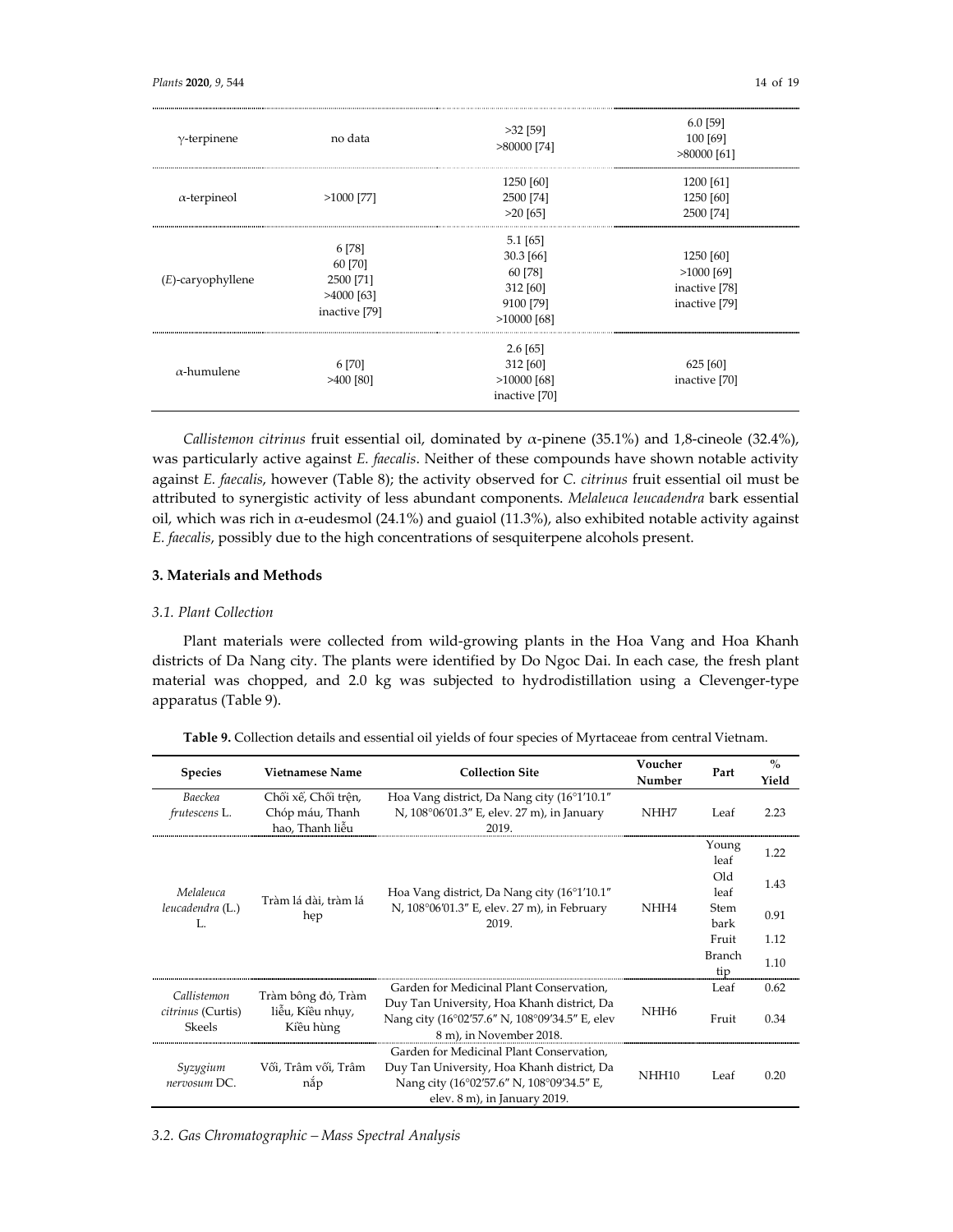#### *Plants* **2020**, *9*, 544 15 of 19

Each of the essential oils was analyzed by gas chromatography-mass spectrometry (GC-MS), as previously reported [81], using a Shimadzu GCMS-QP2010 Ultra, fitted with a ZB-5 column. Identification of the oil components was based on their retention indices determined by reference to a homologous series of *n*-alkanes, and by comparison of their mass spectral fragmentation patterns with those in the NIST [21] and FFSNC [22] databases and our own Sat-Set library [23].

#### *3.3. Mosquito Larvicidal Assays*

Mosquito colonies of *Aedes aegypti*, *Aedes albopictus*, and *Culex quinquefasciatus* were obtained and maintained as previously described [82].

Larvicidal activities of the essential oils were evaluated according to the protocol of Liu and coworkers [83] with slight modifications. For each assay, 150 mL of water containing 20 fourth-instar mosquito larvae was placed into 250-mL beakers and aliquots of the essential oils dissolved in EtOH (1% stock solution) were then added. A set of controls using EtOH only (negative control) and permethrin (positive control) were included for comparison. Mortality was recorded after 24 h and after 48 h of exposure, during which no nutritional supplement was added. The experiments were carried out at  $25 \pm 2$  °C. Each test was conducted in quadruplicate with five concentrations (100, 50, 25, 12.5 and 6 μg/mL). The data obtained were subjected to log-probit analysis [84] to obtain LC<sub>50</sub> values, LC90 values and 95% confidence limits using Minitab® 19 (Minitab, LLC, State College, PA, USA).

#### *3.4. Antimicrobial Screening*

The antimicrobial activity of the essential oils was evaluated using two bacteria (*Enterococcus faecalis*, ATCC 299212, and *Staphylococcus aureus*, ATCC 25923) and one yeast (*Candida albicans*, ATCC 10231) using the microdilution broth susceptibility assay, as previously reported [82]. Stock solutions of the each of the essential oils were prepared in dimethylsulfoxide. Dilution series were prepared from 16,384 to 2 μg/mL ( $2^{14}$ ,  $2^{13}$ ,  $2^{12}$ ,  $2^{11}$ ,  $2^{10}$ ,  $2^9$ ,  $2^7$ ,  $2^5$ ,  $2^3$  and  $2^1$  µg/mL) in sterile distilled water in microtest tubes from where they were transferred to the 96-well microtiter plates for the assays.

#### *3.5. Agglomerative Hierarchical Cluster Analysis*

The essential oil compositions from this work and from the published literature were treated as operational taxonomic units (OTUs). The percentage composition of the major components of the essential oils was used to determine the chemical relationship between the various essential oil samples by agglomerative hierarchical cluster (AHC) analysis, using the XLSTAT software, version 2018.1.1.6097 (Addinsoft™, Paris, France). Euclidean distance was used to measure dissimilarity, and Ward's method was used for cluster definition.

## **4. Conclusions**

Essential oils derived from *Baeckea frutescens*, *Callistemon citrinus*, *Melaleuca leucadendra*, and *Syzygium nervosum* have shown larvicidal activities against the mosquito species tested. In most cases, the larvicidal activities cannot be attributed to the major components, and synergistic interactions with minor components are likely responsible. Likewise, all of the Myrtaceae essential oils examined for antimicrobial activity showed promise. Thus, these essential oils may serve as "green" vector control agents and/or complementary antimicrobial agents, as well as providing value-added commodities for harvested timbers (e.g., *Melaleuca leucadendra*).

**Author Contributions:** Conceptualization, N.H.H.; methodology, N.H.H., P.S., W.N.S., N.T.G.A., D.N.D; software, P.S.; validation, N.H.H., P.S., and W.N.S.; formal analysis, W.N.S.; investigation, N.T.G.A., L.T.H., T.A.T., N.H.H., D.N.D., N.T.B.N; resources, N.H.H. and P.S.; data curation, W.N.S.; writing—original draft preparation, W.N.S.; writing—review & editing, N.H.H., P.S., and W.N.S.; visualization, W.N.S.; supervision, N.H.H.; project administration, N.H.H.; funding acquisition, N.H.H. All authors have read and agreed to the published version of the manuscript.

**Funding:** This research was funded by Duy Tan University.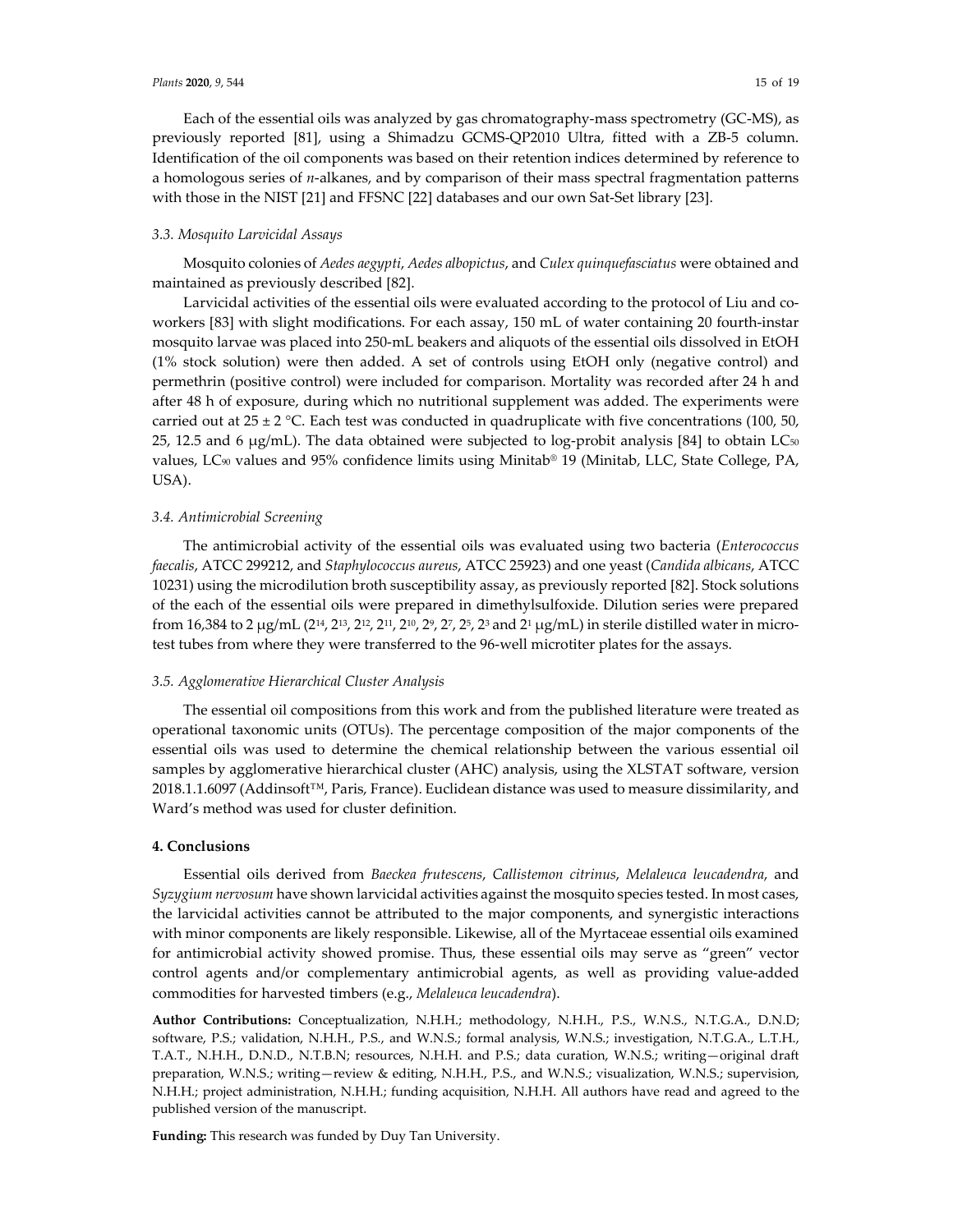**Acknowledgments:** P.S. and W.N.S. participated in this work as part of the activities of the Aromatic Plant Research Center (APRC, https://aromaticplant.org/).

**Conflicts of Interest:** The authors declare no conflict of interest.

## **References**

- 1. Tilak, R.; Ray, S.; Tilak, V.W.; Mukherji, S. Dengue, chikungunya … and the missing entity—Zika fever: A new emerging threat. *Med. J. Armed Forces India* **2016**, *72*, 157–163.
- 2. Mayer, S.V.; Tesh, R.B.; Vasilakis, N. The emergence of arthropod-borne viral diseases: A global prospective on dengue, chikungunya and zika fevers. *Acta Trop.* **2017**, *166*, 155–163.
- 3. Wilder-Smith, A.; Gubler, D.J.; Weaver, S.C.; Monath, T.P.; Heymann, D.L.; Scott, T.W. Epidemic arboviral diseases: Priorities for research and public health. *Lancet Infect. Dis.* **2017**, *17*, e101–e106.
- 4. Samy, A.M.; Elaagip, A.H.; Kenawy, M.A.; Ayres, C.F.J.; Peterson, A.T.; Soliman, D.E. Climate change influences on the global potential distribution of the mosquito *Culex quinquefasciatus*, vector of West Nile virus and lymphatic filariasis. *PLoS ONE* **2016**, *11*, e0163863.
- 5. Miró-Canturri, A.; Ayerbe-Algaba, R.; Smani, Y. Drug repurposing for the treatment of bacterial and fungal infections. *Front. Microbiol.* **2019**, *10*, 41.
- 6. Yang, Y.; Ashworth, A.J.; Willett, C.; Cook, K.; Upadhyay, A.; Owens, P.R.; Ricke, S.C.; DeBruyn, J.M.; Moore, P.A. Review of antibiotic resistance, ecology, dissemination, and mitigation in U.S. broiler poultry systems. *Front. Microbiol.* **2019**, *10*, 2639.
- 7. Bennani, H.; Mateus, A.; Mays, N.; Eastmure, E.; Stärk, K.D.C.; Häsler, B. Overview of evidence of antimicrobial use and antimicrobial resistance in the food chain. *Antibiotics* **2020**, *9*, 49.
- 8. Vidovic, N.; Vidovic, S. Antimicrobial resistance and food animals: Influence of livestock environment on the emergence and dissemination of antimicrobial resistance. *Antibiotics* **2020**, *9*, 52.
- 9. Geddes-McAlister, J.; Shapiro, R.S. New pathogens, new tricks: Emerging, drug-resistant fungal pathogens and future prospects for antifungal therapeutics. *Ann. N. Y. Acad. Sci.* **2019**, *1435*, 57–78.
- 10. Mulani, M.S.; Kamble, E.E.; Kumkar, S.N.; Tawre, M.S.; Pardesi, K.R. Emerging strategies to combat ESKAPE pathogens in the era of antimicrobial resistance: A review. *Front. Microbiol.* **2019**, *10*, 539.
- 11. Mabberley, D.J. *Mabberley's Plant-Book*, 3rd ed.; Cambridge University Press: Cambridge, UK, 2008.
- 12. Missouri Botanical Garden Tropicos.org. Available online: www.tropicos.org (accessed on 11 February 2020).
- 13. Brophy, J.J.; Craven, L.A.; Doran, J.C. *Melaleucas: Their Botany, Essential Oils and Uses*; Australian Centre for International Agricultural Research: Canberra, Australia, 2013; Volume 156, ISBN 9781922137517r9781922137524.
- 14. Brophy, J.J. Potentially commercial Melaleucas. In *The Genus Melaleuca*; Southwell, I., Lowe, R., Eds.; Harwood: Amsterdam, The Netherlands, 1999; pp. 247–274.
- 15. Hyland, B.P.M.; Whiffen, T. *Australian Tropical Rainforest Trees, Volume 2*; CSIRO Publications: East Melbourne, Australia, 1993.
- 16. Son, P.T.; Giang, P.M.; Van, N.B.; Chien, N.Q.; Dung, N.Q. Study on chemical composition of essential oil of *Baeckea frutescens* L. from Vietnam. *Pharm. J.* **1998**, *12*, 7–8.
- 17. Tam, N.T.; Thuam, D.T.; Bighelli, A.; Castola, V.; Muselli, A.; Richomme, P.; Casanova, J. *Baeckea frutescens* leaf oil from Vietnam: Composition and chemical variability. *Flavour Fragr. J.* **2004**, *19*, 217–220.
- 18. Dai, D.; Thang, T.; Olayiwola, T.; Ogunwande, I. Chemical composition of essential oil of *Baeckea frutescens* L. *Int. Res. J. Pure Appl. Chem.* **2015**, *8*, 26–32.
- 19. Ji, X.; Zhao, G.; Pu, Q.; Cai, Q.; Jiang, D. GC/MS Analysis of the essential oil of *Backea frutrescens* Linn. *Acta Pharm. Sin.* **1980**, *15*, 766–768.
- 20. Jantan, I.; Ahmad, A.S.; Bakar, S.A.A.; Ahmad, A.R.; Trockenbrodt, M.; Chak, C.V. Constituents of the essential oil of *Baeckea frutescens* L. From Malaysia. *Flavour Fragr. J.* **1998**, *13*, 245–247.
- 21. *NIST17*; National Institute of Standards and Technology: Gaithersburg, MD, USA, 2017.
- 22. Mondello, L. *FFNSC 3*; Shimadzu Scientific Instruments: Columbia, MD, USA, 2016.
- 23. Satyal, P. Development of GC-MS Database of Essential Oil Components by the Analysis of Natural Essential Oils and Synthetic Compounds and Discovery of Biologically Active Novel Chemotypes in Essential Oils. Ph.D. Thesis, University of Alabama in Huntsville, Huntsville, AL, USA, 2015.
- 24. Riaz, M.; Chaudhary, F.M. The chemical composition of Pakistani Callistemon citrinus oils. *J. Essent. Oil Res.* **1990**, *2*, 327–328.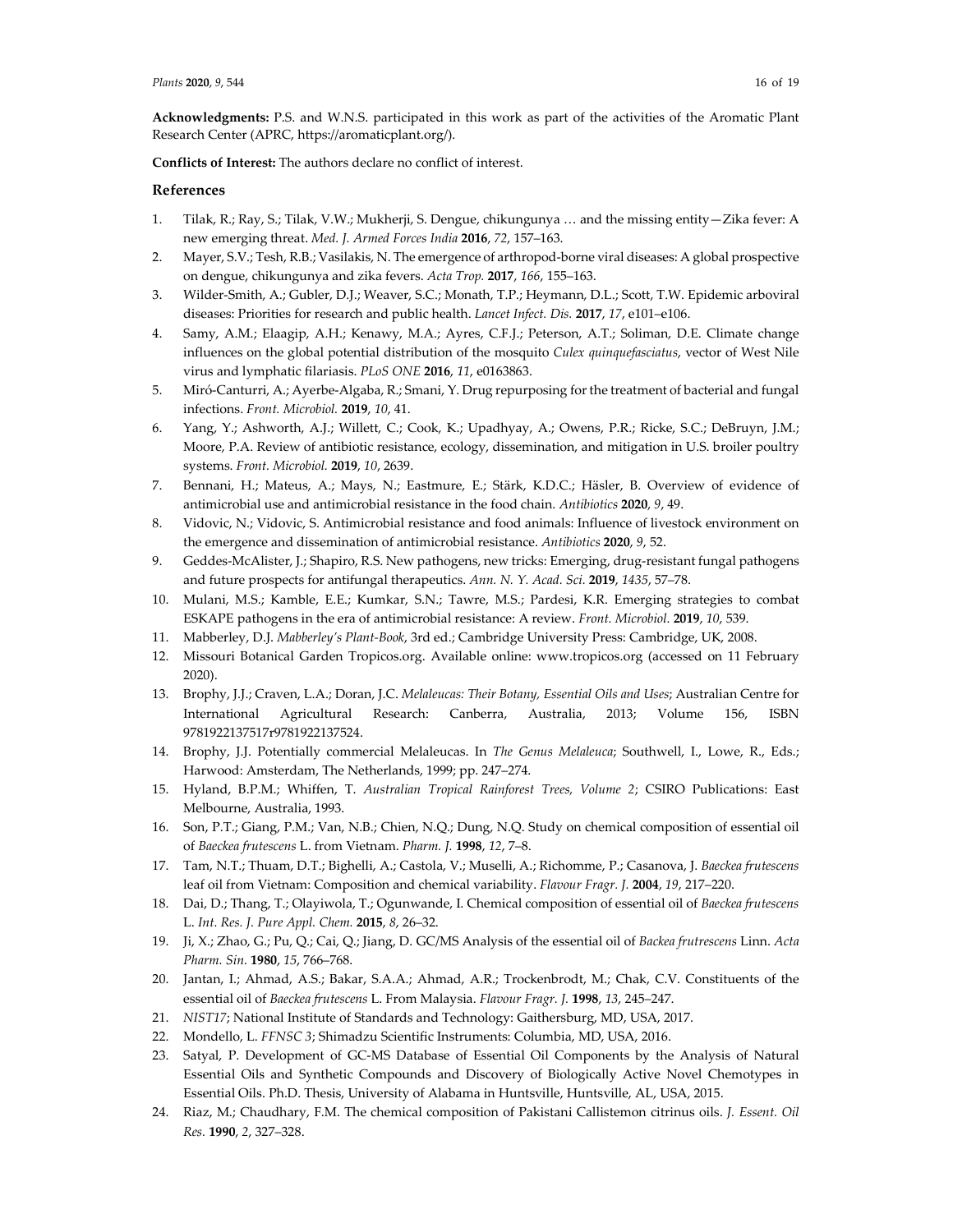- 25. Brophy, J.J.; Goldsack, R.J.; Forster, P.I.; Craven, L.A.; Lepschi, B.J. The leaf essential oils of the Australian members of the genus *Callistemon* (Myrtaceae). *J. Essent. Oil Res.* **1998**, *10*, 595–606.
- 26. Andola, H.C.; Haider, S.Z.; Negi, P.S.; Arunachalam, K. Composition of the essential oil of *Callistemon citrinus* (Curtis) Skeels from Uttarakhand (India). *Natl. Acad. Sci. Lett.* **2017**, *40*, 389–392.
- 27. Chane-Ming, J.; Vera, R.R.; Fraisse, D.J. Chemical composition of essential oil of *Callistemon citrinus* (Curtis) Skeel from Reunion. *J. Essent. Oil Res.* **1998**, *10*, 429–431.
- 28. Srivastava, S.K.; Ahmad, A.; Jain, N.; Aggarwal, K.K.; Syamasundar, K.V. Essential oil composition of *Callistemon citrinus* leaves from the lower region of Himalayas. *J. Essent. Oil Res.* **2001**, *13*, 359–361.
- 29. Sharma, R.K.; Kotoky, R.; Bhattacharyya, P.R. Volatile oil from the leaves of *Callistemon lanceolatus* D.C. grown in north-eastern India. *Flavour Fragr. J.* **2006**, *21*, 239–240.
- 30. Oyedeji, O.O.; Lawal, O.A.; Shode, F.O.; Oyedeji, A.O. Chemical composition and antibacterial activity of the essential oils of *Callistemon citrinus* and *Callistemon viminalis* from South Africa. *Molecules* **2009**, *14*, 1990– 1998.
- 31. Silva, C.J.; Barbosa, L.C.A.; Demuner, A.J.; Montanari, R.M.; Pinheiro, A.L.; Dias, I.; Andrade, N.J. Chemical composition and antibacterial activities from the essential oils of Myrtaceae species planted in Brazil. *Quim. Nova* **2010**, *33*, 104–108.
- 32. Zandi-Sohani, N.; Hojjati, M.; Carbonell-Barrachina, Á.–A. Insecticidal and repellent activities of the essential oil of *Callistemon citrinus*(Myrtaceae) against *Callosobruchus maculatus*(F.) (Coleoptera: Bruchidae). *Neotrop. Entomol.* **2013**, *42*, 89–94.
- 33. Shrestha, S.; Poudel, A.; Satyal, P.; Dosoky, N.S.; Chhetri, B.K.; Setzer, W.N. Chemical composition and biological activity of the leaf essential oil of *Callistemon citrinus* from Nepal. *Am. J. Essent. Oils Nat. Prod.* **2015**, *2*, 29–33.
- 34. Kumar, D.; Sukapaka, M.; Babu, G.D.K.; Padwad, Y. Chemical composition and in vitro cytotoxicity of essential oils from leaves and flowers of *Callistemon citrinus* from western Himalayas. *PLoS ONE* **2015**, *10*, e0133823.
- 35. Silva, C.J.; Barbosa, L.C.A.; Maltha, C.R.A.; Pinheiro, A.L.; Ismail, F.M.D. Comparative study of the essential oils of seven *Melaleuca* (Myrtaceae) species grown in Brazil. *Flavour Fragr. J.* **2007**, *22*, 474–478.
- 36. Siddique, S.; Parveen, Z.; Firdaus-e-Bareen; Mazhar, S. Chemical composition, antibacterial and antioxidant activities of essential oils from leaves of three *Melaleuca* species of Pakistani flora. *Arab. J. Chem.* **2020**, *13*, 67–74.
- 37. Padalia, R.C.; Verma, R.S.; Chauhan, A.; Chanotiya, C.S. The essential oil composition of *Melaleuca leucadendra* L. grown in India: A novel source of (*E*)-nerolidol. *Ind. Crops Prod.* **2015**, *69*, 224–227.
- 38. Da Silva, M.M.C.; da Camara, C.A.G.; de Moraes, M.M.; de Melo, J.P.R.; dos Santos, R.B.; Neves, R.C.S. Insecticidal and acaricidal activity of essential oils rich in (*E*)-nerolidol from *Melaleuca leucadendra* occurring in the state of Pernambuco (Brazil) and effects on two important agricultural pests. *J. Braz. Chem. Soc.* **2020**, *31*, 813–820.
- 39. Pino, J.; Bello, A.; Urquiola, A.; Aguero, J.; Marbot, R. Chemical composition of cajuput oil (*Melaleuca leucadendra* L.) from Cuba. *J. Essent. Oil Res.* **2002**, *14*, 10–11.
- 40. Siani, A.C.; Nakamura, M.J.; das Neves, G.P.; Monteiro, S.D.S.; Ramos, M.F.S. Leaf essential oil from three exotic Mytaceae species growing in the botanical garden of Rio de Janeiro, Brazil. *Am. J. Plant Sci.* **2016**, *7*, 834–840.
- 41. Kumar, A.; Tandon, S.; Yadav, A. Chemical composition of the essential oil from fresh leaves of *Melaleuca leucadendron* L. from north India. *J. Essent. Oil Bear. Plants* **2005**, *8*, 19–22.
- 42. Pino, J.A.; Regalado, E.L.; Rodríguez, J.L.; Fernández, M.D. Phytochemical analysis and in vitro freeradical-scavenging activities of the essential oils from leaf and fruit of *Melaleuca leucadendra* L. *Chem. Biodivers.* **2010**, *7*, 2281–2288.
- 43. Rini, P.; Ohtani, Y.; Ichiura, H. Antioxidant, anti-hyaluronidase and antifungal activities of *Melaleuca leucadendron* Linn. leaf oils. *J. Wood Sci.* **2012**, *58*, 429–436.
- 44. Adjalian, E.; Sessou, P.; Yehouenou, B.; Bothon, F.T.D.; Noudogbessi, J.-P.; Kossou, D.; Menut, C.; Sohounhloue, D. Anti-oviposition and repellent activity of essential oil from *Melaleuca leucadendron* leaf acclimated in Bénin against the Angoumois grain moth. *Int. J. Biol. Pharm. Allied Sci.* **2015**, *4*, 797–806.
- 45. Tia, E.V.; Lozano, P.; Menut, C.; Lozano, Y.F.; Martin, T.; Niamké, S.; Adima, A.A. Potentialité des huiles essentielles dans la lutte biologique contre la mouche blanche *Bemisia tabaci* Genn. *Phytotherapie* **2013**, *11*, 31–38.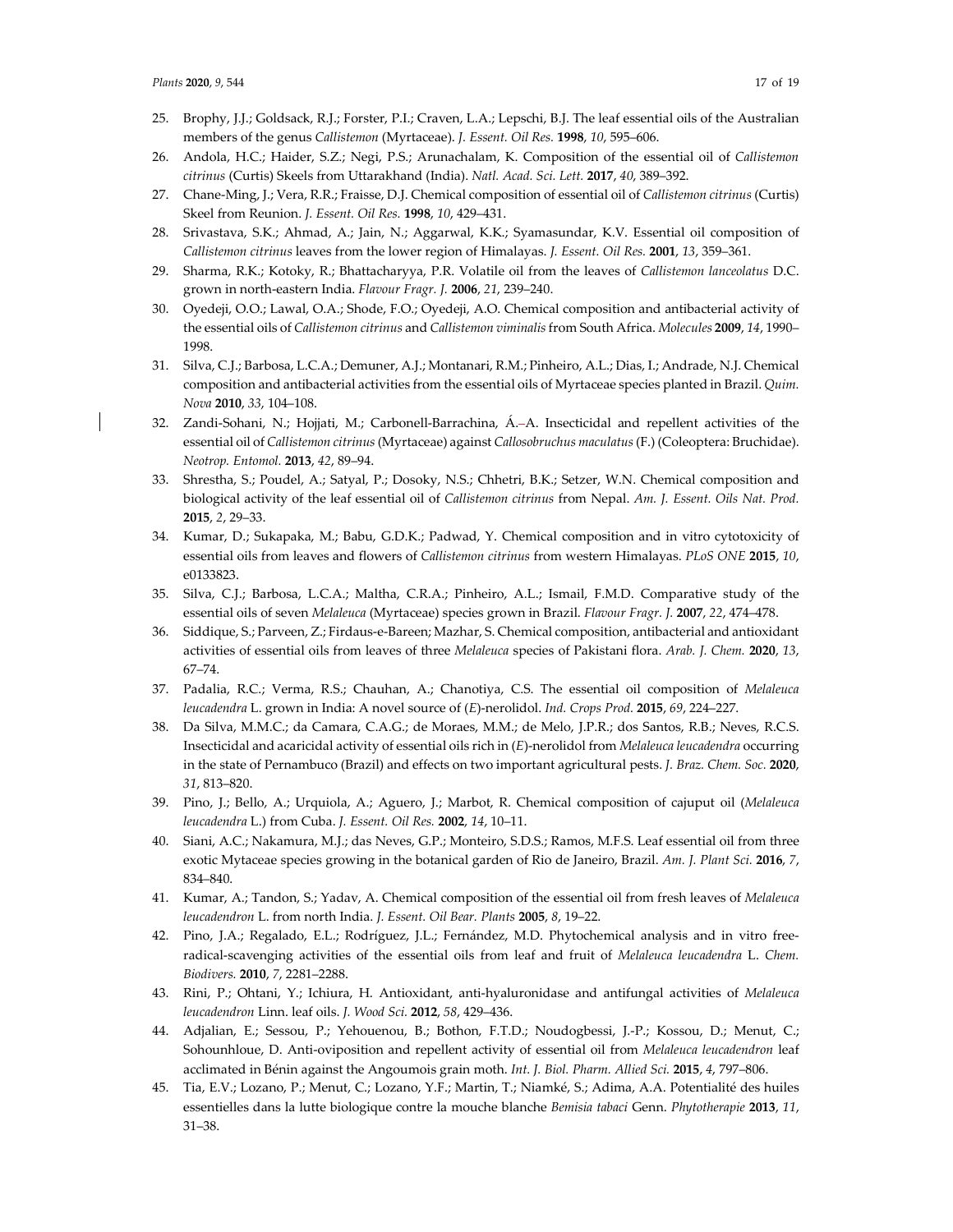- 46. Muchtaridi, M.; Tjiraresmi, A.; Febriyanti, R. Analysis of active compounds in blood plasma of mice after inhalation of cajuput essential oil (*Melaleuca leucadendron* L.). *Indones. J. Pharm.* **2016**, *26*, 219–227.
- 47. Brophy, J.J.; Lassak, E.V. *Melaleuca leucadendra* L. leaf oil: Two phenylpropanoid chemotypes. *Flavour Fragr. J.* **1988**, *3*, 43–46.
- 48. Liu, B.; Peng, W. Component analysis of essential oil from *Melaleuca leucadendron* L. *J. Instrum. Anal.* **1999**, *18*, 70–72.
- 49. González de Colmenares, N.; Ojeda de Rodríguez, G.; Prieto, A.; Crescente, O.; Cabrera, L. Phytoconstituents and antimicrobial activity of *Melaleuca leucadendron* leaf essential oil from Venezuela. *Ciencia* **1998**, *6*, 123–128.
- 50. Farag, R.S.; Shalaby, A.S.; El-Baroty, G.A.; Ibrahim, N.A.; Ali, M.A.; Hassan, E.M. Chemical and biological evaluation of the essential oils of different *Melaleuca* species. *Phyther. Res.* **2004**, *18*, 30–35.
- 51. Dung, N.X.; Van Luu, H.; Khoi, T.T.; Leclercq, P.A. GC and GC/MS analysis of the leaf oil of *Cleistocalyx operculatus* Roxb. Merr. et Perry (syn. *Eugenia operculata* Roxb.; *Syzygicum mervosum* DC.). *J. Essent. Oil Res.* **1994**, *6*, 661–662.
- 52. Dosoky, N.S.; Pokharel, S.K.; Setzer, W.N. Leaf essential oil composition, antimicrobial and cytotoxic activities of *Cleistocalyx operculatus* from Hetauda, Nepal. *Am. J. Essent. Oils Nat. Prod.* **2015**, *2*, 34–37.
- 53. Perumalsamy, H.; Kim, N.-J.; Ahn, Y.-J. Larvicidal activity of compounds isolated from *Asarum heterotropoides* against *Culex pipiens pallens*, *Aedes aegypti*, and *Ochlerotatus togoi* (Diptera: Culicidae). *J. Med. Entomol.* **2009**, *46*, 1420–1423.
- 54. Sakhanokho, H.F.; Sampson, B.J.; Tabanca, N.; Wedge, D.E.; Demirci, B.; Baser, K.H.C.; Bernier, U.R.; Tsikolia, M.; Agramonte, N.M.; Becnel, J.J.; et al. Chemical composition, antifungal and insecticidal activities of *Hedychium* essential oils. *Molecules* **2013**, *18*, 4308–4327.
- 55. Pavela, R. Acute toxicity and synergistic and antagonistic effects of the aromatic compounds of some essential oils against *Culex quinquefasciatus* Say larvae. *Parasitol. Res.* **2015**, *114*, 3835–3853.
- 56. Scalerandi, E.; Flores, G.A.; Palacio, M.; Defagó, M.T.; Carpinella, M.C.; Valladares, G.; Bertoni, A.; Palacios, S.M. Understanding synergistic toxicity of terpenes as insecticides: Contribution of metabolic detoxification in *Musca domestica*. *Front. Plant Sci.* **2018**, *9*, 1579.
- 57. Lee, D.C.; Ahn, Y.J. Laboratory and simulated field bioassays to evaluate larvicidal activity of *Pinus densiflora* hydrodistillate, its constituents and structurally related compounds against *Aedes albopictus*, *Aedes aegypti* and *Culex pipiens pallens* in relation to their inhibitory effects on acetylcholinesterase activity. *Insects* **2013**, *4*, 217–229.
- 58. Cavalcanti, E.S.B.; de Morais, S.M.; Lima, M.A.A.; Santana, E.W.P. Larvicidal activity of essential oils from Brazilian plants against *Aedes aegypti* L. *Mem. Inst. Oswaldo Cruz* **2004**, *99*, 541–544.
- 59. Van Zyl, R.L.; Seatlholo, S.T.; van Vuuren, S.F.; Viljoen, A.M. The biological activities of 20 nature identical essential oil constituents. *J. Essent. Oil Res.* **2006**, *18*, 129–133.
- 60. Schmidt, J.M.; Noletto, J.A.; Vogler, B.; Setzer, W.N. Abaco bush medicine: Chemical composition of the essential oils of four aromatic medicinal plants from Abaco Island, Bahamas. *J. Herbs Spices Med. Plants* **2006**, *12*, 43–65.
- 61. Hammer, K.A.; Carson, C.F.; Riley, T.V. Antifungal activity of the components of *Melaleuca alternifolia* (tea tree) oil. *J. Appl. Microbiol.* **2003**, *95*, 853–860.
- 62. Ojeda-Sana, A.M.; van Baren, C.M.; Elechosa, M.A.; Juárez, M.A.; Moreno, S. New insights into antibacterial and antioxidant activities of rosemary essential oils and their main components. *Food Control* **2013**, *31*, 189– 195.
- 63. Crevelin, E.J.; Caixeta, S.C.; Dias, H.J.; Groppo, M.; Cunha, W.R.; Martins, C.H.G.; Crotti, A.E.M. Antimicrobial activity of the essential oil of *Plectranthus neochilus* against cariogenic bacteria. *Evid. Based Complement. Altern. Med.* **2015**, *2015*, 102317.
- 64. Salehi, P.; Sonboli, A.; Asghari, B. Chemical composition of the essential oil of *Stachys acerosa* and its antibacterial and antioxidant activities. *Chem. Nat. Compd.* **2007**, *43*, 339–341.
- 65. Pichette, A.; Larouche, P.-L.; Lebrun, M.; Legault, J. Composition and antibacterial activity of *Abies balsamea* essential oil. *Phyther. Res.* **2006**, *20*, 371–373.
- 66. Rather, M.A.; Dar, B.A.; Dar, M.Y.; Wani, B.A.; Shah, W.A.; Bhat, B.A.; Ganai, B.A.; Bhat, K.A.; Anand, R.; Qurishi, M.A. Chemical composition, antioxidant and antibacterial activities of the leaf essential oil of *Juglans regia* L. and its constituents. *Phytomedicine* **2012**, *19*, 1185–1190.